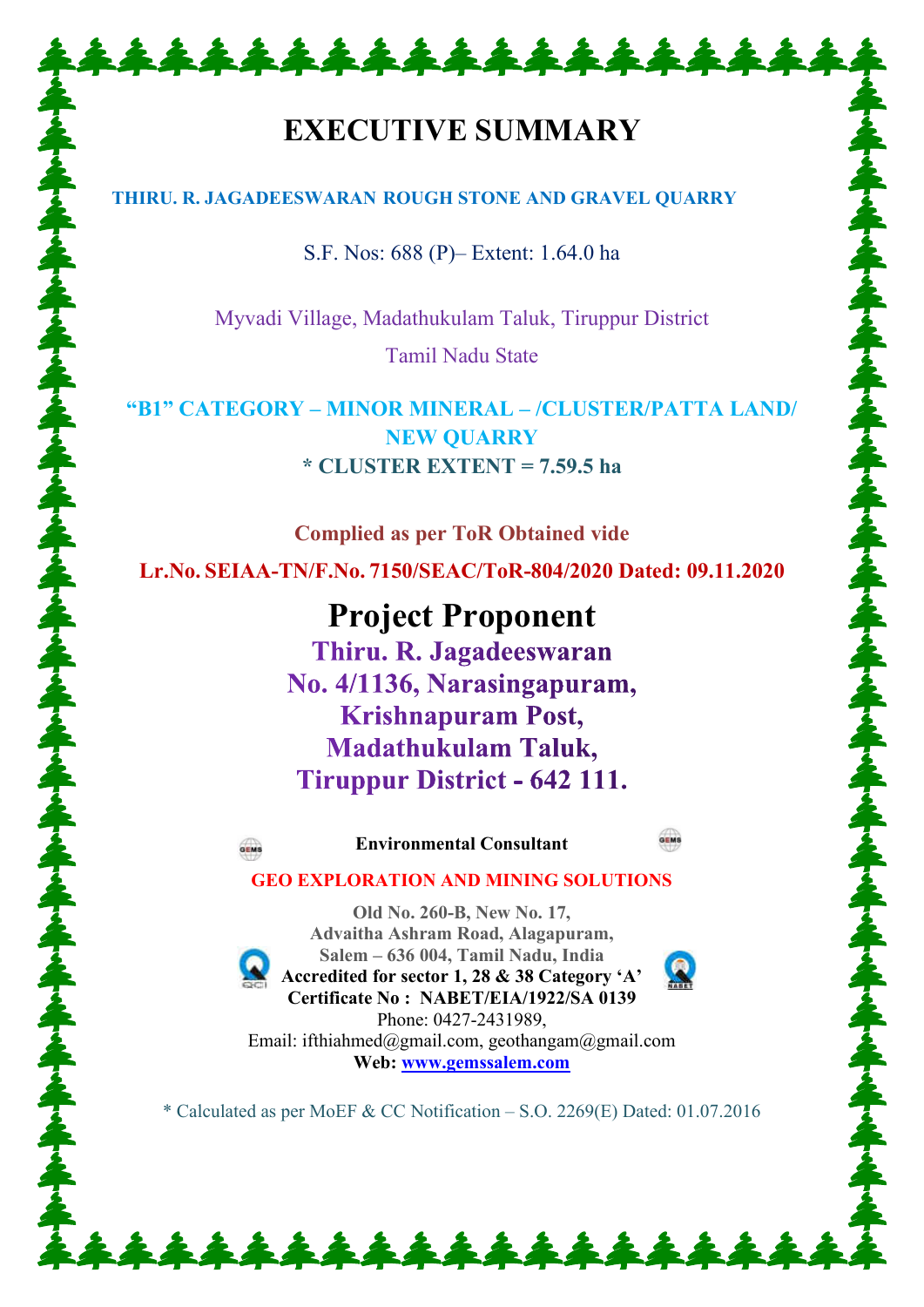# • **INTRODUCTION**

 Rough Stone is the major requirement for construction industry. The proposed projects is categorized under category "B1" Activity 1(a) (mining lease area in >5ha). This EIA Report is prepared for Thiru. R. Jagadeeswaran Rough Stone and Gravel Quarry over an extent of 1.64.0 ha at Myvadi Village, Madathukulam Taluk, Tiruppur District and Tamil Nadu State, and there are Two existing quarries within a radius of 500 m from this proposed project.

 This EIA report is prepared by considering Cumulative load of proposed & existing Rough Stone Cluster Quarries consisting of One Proposed and Two Existing Lease Quarries with total extent of Cluster of 6.38.5 ha the cluster area calculated as per MoEF & CC Notification S.O. 2269(E) Dated 1st July 2016.

 Environmental Impact Assessment (EIA) study is a process, used to identify the Environmental, Social and Economic impacts of a project prior to decision-making. EIA systematically examines both beneficial and adverse consequences of the proposed project and ensure that these impacts are taken into account during the project designing.

 This EIA Report is prepared in compliance with ToR obtained vide letter No Lr No. SEIAA-TN/F.No.7150/SEAC/ToR-804/2020 Dated: 09.11.2020

 The Baseline Monitoring study has been carried out during winter season (March - May 2021) considering the provisions of MoEF & CC Office Memorandum Dated: 29.08.2017 and MoEF & CC Notification S.O. 996 (E) Dated: 10.04.2015.

# **"Draft EIA report prepared on the basis of ToR Issued for carrying out public hearing for the grant of Environmental Clearance from SEIAA, Tamil Nadu"**

| Name of the Project Proponent | Thiru. R. Jagadeeswaran      |  |
|-------------------------------|------------------------------|--|
|                               | S/o. Ramasamy Gounder,       |  |
|                               | No.4/1136, Narasingapuram,   |  |
| <b>Address</b>                | Krishnapuram Post,           |  |
|                               | Madathukulam Taluk,          |  |
|                               | Tiruppur District $-642$ 111 |  |
| <b>Mobile No</b>              | 97888 16263                  |  |
| <b>E-Mail</b>                 | rnarayanasamyr@gmail.com     |  |

# **1.1 DETAILS OF PROJECT PROPONENT –**

# **The project proponent is an individual.**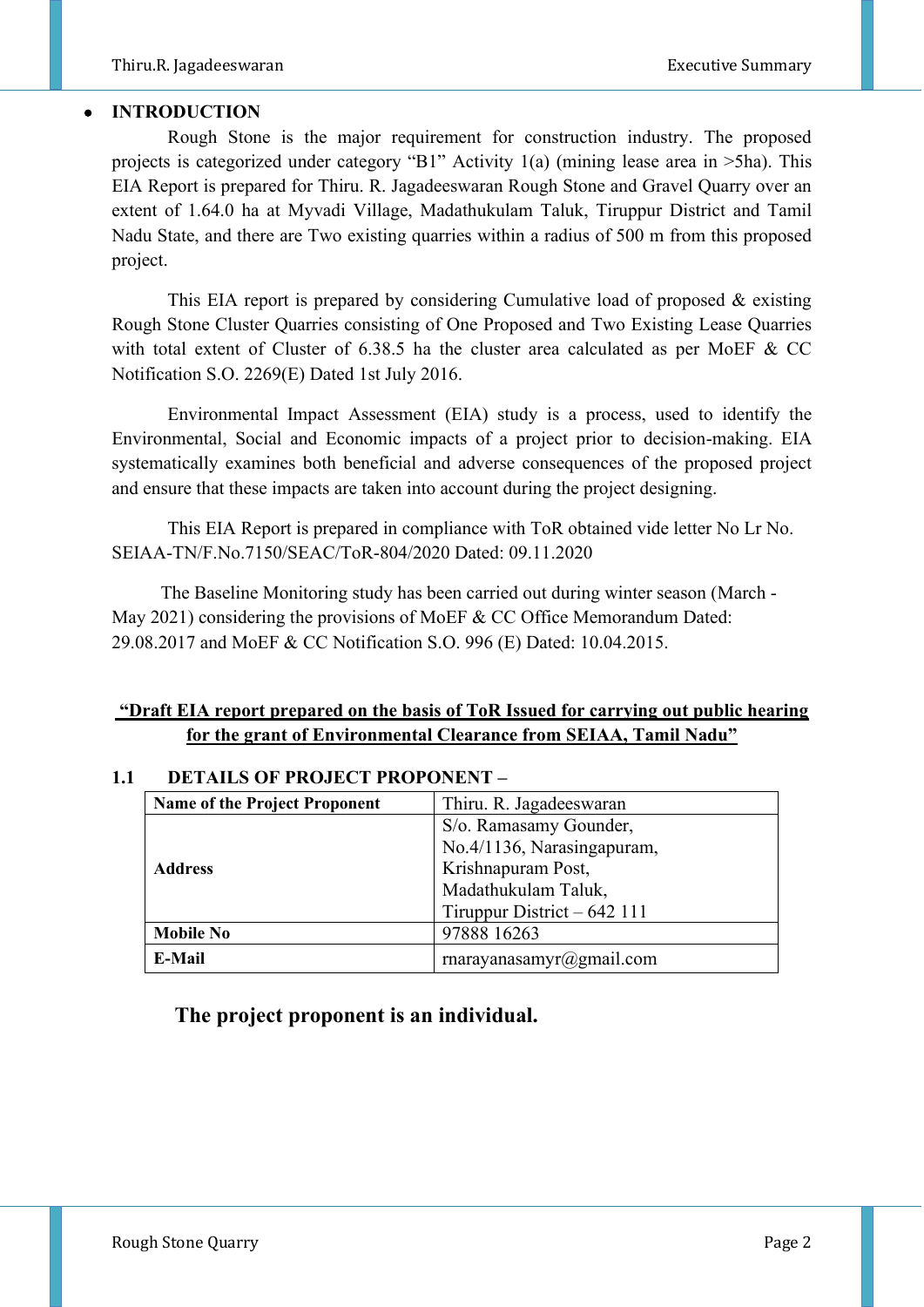| <b>PROPOSED QUARRY</b>      |                                                                                                                                           |                                              |               |                                                                                           |
|-----------------------------|-------------------------------------------------------------------------------------------------------------------------------------------|----------------------------------------------|---------------|-------------------------------------------------------------------------------------------|
| <b>CODE</b>                 | <b>Name of the Owner</b>                                                                                                                  | S.F. Nos                                     | <b>Extent</b> | <b>Status</b>                                                                             |
| <b>P1</b>                   | Thiru. R. Jagadeeswaran<br>No. $4/1136$ ,<br>Narasingapuram,<br>Krishnapuram Post,<br>Madathukulam Taluk,<br>Tiruppur District - 642 lll. | 688 (P)                                      | $1.64.0$ ha   | TOR Obtained:<br>Lr.No. SEIAA-<br>TN/F.No.7150/SEAC/ToR-<br>804/2020<br>Dated: 09.11.2020 |
|                             | <b>Total Extent</b>                                                                                                                       |                                              |               | $1.64.0$ ha                                                                               |
|                             |                                                                                                                                           | <b>EXISTING QUARRIES</b>                     |               |                                                                                           |
| <b>CODE</b>                 | <b>Name of the Owner</b>                                                                                                                  | S.F. Nos                                     | <b>Extent</b> | <b>Status</b>                                                                             |
| E <sub>1</sub>              | N.Agathiyappan,<br>Myvadi Village,<br>Madathukulam Taluk,<br>Tiruppur                                                                     | 689/1,2(P),689/3A(P)                         | 4.57.50 ha    | $18.08.2016 - 17.08.2021$                                                                 |
| E2                          | Thiru. R. Jagadeeswaran,<br>Myvadi Village,<br>Madathukulam Taluk,<br>Tiruppur                                                            | 688 (P)                                      | 1.38.0 ha     | $09.01.2016 - 08.01.2021$                                                                 |
|                             |                                                                                                                                           | <b>ABANDONED QUARRIES / EXPIRED QUARRIES</b> |               |                                                                                           |
| <b>CODE</b>                 | Name of the Owner                                                                                                                         | S.F. Nos                                     | Extent        | <b>Status</b>                                                                             |
| $\mathbf{A1}$               | Mylathal.<br>Myvadi Village,<br>Madathukulam Taluk,<br>Tiruppur                                                                           | 657/7                                        | $0.60.50$ ha  | Lease Expired on 15.02.2015                                                               |
| <b>Total Cluster Extent</b> |                                                                                                                                           |                                              |               | 7.59.5 ha                                                                                 |

# **1.2 QUARRY DETAILS WITHIN 500 M RADIUS**

# **TABLE 1.3 SALIENT FEATURES OF THE PROJECT**

| Name of the Mine                          | Thiru. R. Jagadeeswaran - Rough Stone and Gravel Quarry                     |        |               |
|-------------------------------------------|-----------------------------------------------------------------------------|--------|---------------|
| Toposheet No                              | $58 - F/06$                                                                 |        |               |
| Latitude Between                          | 10°34'50.02"N to 10°34'57.95"N                                              |        |               |
| Longitude Between                         | 77°20'27.65"E to 77°20'30.89"E                                              |        |               |
| <b>Highest Elevation</b>                  | 314 m AMSL                                                                  |        |               |
| Proposed Depth of Mining                  | 17 <sub>m</sub>                                                             |        |               |
| Water Level measured in the<br>study area | 58-62 m bgl                                                                 |        |               |
| Method of Mining                          | Opencast Mechanized Mining Method involving drilling and blasting           |        |               |
|                                           | The project area exhibits almost plain terrain with gentle gradient towards |        |               |
| Topography                                | South. The Altitude of the area is 314m AMSL (Above Mean Sea Level).        |        |               |
|                                           | The project area is surrounded by quarries on the west and south west       |        |               |
|                                           | agriculture lands on the south, East and North side.                        |        |               |
|                                           | Jack Hammer                                                                 |        | 3             |
| Machinery Proposed                        | Compressor                                                                  |        |               |
|                                           | Excavator with bucket / Rock breaker attachment                             |        |               |
|                                           | <b>Tippers</b>                                                              |        | $\mathcal{D}$ |
|                                           | Controlled Blasting Method by shot hole drilling and small dia of 25mm      |        |               |
| Proposed Blasting Method                  | slurry explosive are proposed to be used for shattering and heaving effect  |        |               |
|                                           | for removal and winning of Rough Stone. No deep hole drilling is            |        |               |
|                                           | proposed.                                                                   |        |               |
| Geological Resources in m <sup>3</sup>    | <b>Rough Stone</b>                                                          | Gravel |               |
|                                           | 3,28,000                                                                    | 32,800 |               |
| Mineable Reserves in $m3$                 | <b>Rough Stone</b>                                                          |        | Gravel        |
|                                           | 1,31,020                                                                    |        | 23,100        |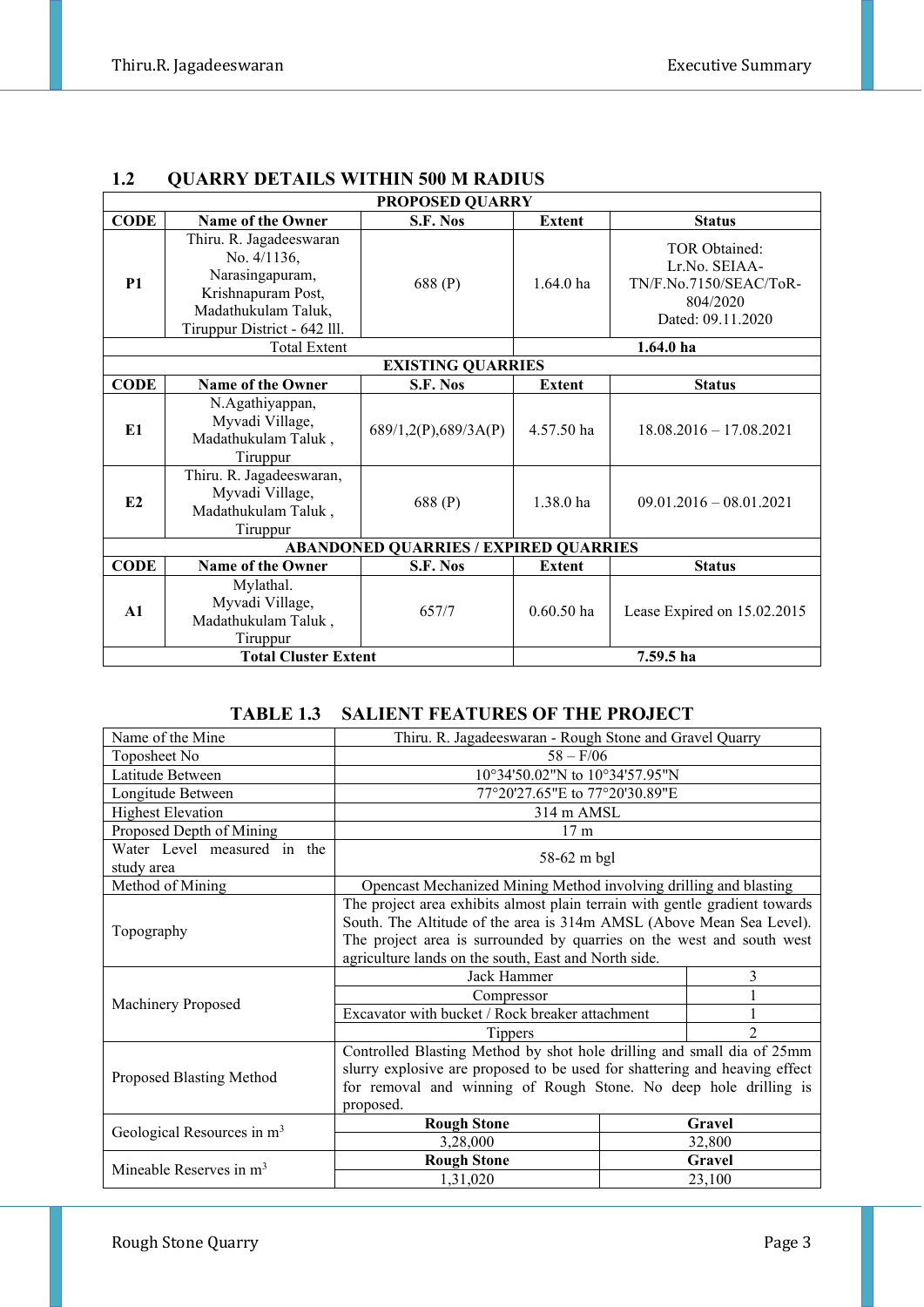| Proposed quantity of reserves for    | <b>Rough Stone</b>                                              | Gravel |  |  |
|--------------------------------------|-----------------------------------------------------------------|--------|--|--|
| production in $m3$                   | 93,510<br>23,100                                                |        |  |  |
| Manpower Proposed                    | 21 Nos                                                          |        |  |  |
| Mining Plan Period                   | 5 Years                                                         |        |  |  |
| <b>Ultimate Pit Dimension</b>        | $210m$ (L) x 64m (W) x 17m (D) bgl                              |        |  |  |
|                                      | Odai - 170m North East,                                         |        |  |  |
|                                      | Canal -570m South East                                          |        |  |  |
| Nearby Water Bodies                  | Amaravathi River - 4km - South East                             |        |  |  |
|                                      | Tank(Near Marulpatti) -5.3km South West                         |        |  |  |
| 500 m Radius Quarries                | Proposed Quarry $-1$ No (1.64.0 ha)                             |        |  |  |
|                                      | Existing Quarries $-2$ No (5.95.5 ha)                           |        |  |  |
| Project Cost                         | Rs. 49,56,700/-                                                 |        |  |  |
| CER Cost $\omega$ 2% of Project Cost | Rs 99,300/-                                                     |        |  |  |
| Greenbelt Development Plan           | Proposed to plant 375 trees in 3,400 Sqm area 7.5 m Safety Zone |        |  |  |
| <b>Nearest Reserve Forest</b>        | Nil                                                             |        |  |  |
| Proposed Water Requirement           | 3.0 KLD                                                         |        |  |  |
| <b>Nearest Habitation</b>            | 650m North west                                                 |        |  |  |

# **1.3 STATUTORY DETAILS**

- The proponent applied for Rough Stone Quarry Lease Dated : 15.11.2017
- Precise Area Communication Letter was issued by the District Collector Rc.No.1302/2017/Kanimam Dated: 13.03.2020
- The Mining Plan was prepared and got approved by Assistant Director, Geology and Mining Rc. No. 1302/2017/Mines, Dated: 04.06.2020
- Proponent applied for ToR for Environmental Clearance vides online Proposal No. SIA/TN/MIN/47808/2019 Dated: 12/09/2020

# 1.4 **PROJECT DESCRIPTION**

• The proposed project is site specific and there is no additional area required for this project. There is no effluent generation/discharge from the proposed quarries. Rough Stone is proposed to be excavated by opencast mechanized method involving splitting of rock mass of considerable volume from the parent rock mass by jackhammer drilling and blasting, hydraulic excavators are used for loading the Rough Stone from pithead to the needy crushers and rock breakers to avoid secondary blasting

| <b>Nearest Roadway</b>            | NH 209 – Coimbatore - Dindigul – 1.5Km -<br><b>SW</b><br>$SH 97 - Udumalpet - Dharapuram - 5.0Km -$<br><b>NW</b> |  |
|-----------------------------------|------------------------------------------------------------------------------------------------------------------|--|
| <b>Nearest Village/Habitation</b> | Krishnapuram $-2.0$ Km-SE                                                                                        |  |
| <b>Nearest Town</b>               | Madathukulam $-4Km - SE$                                                                                         |  |
| <b>Nearest Railway</b>            | Myvadi Railway station - 2Km - SW                                                                                |  |
| <b>Nearest Airport</b>            | Coimbatore Airport – 65Km - NW                                                                                   |  |
| <b>Seaport</b>                    | Kochi – 138 km – SW                                                                                              |  |

# **2.1 SITE CONNECTIVITY TO THE PROJECT AREA**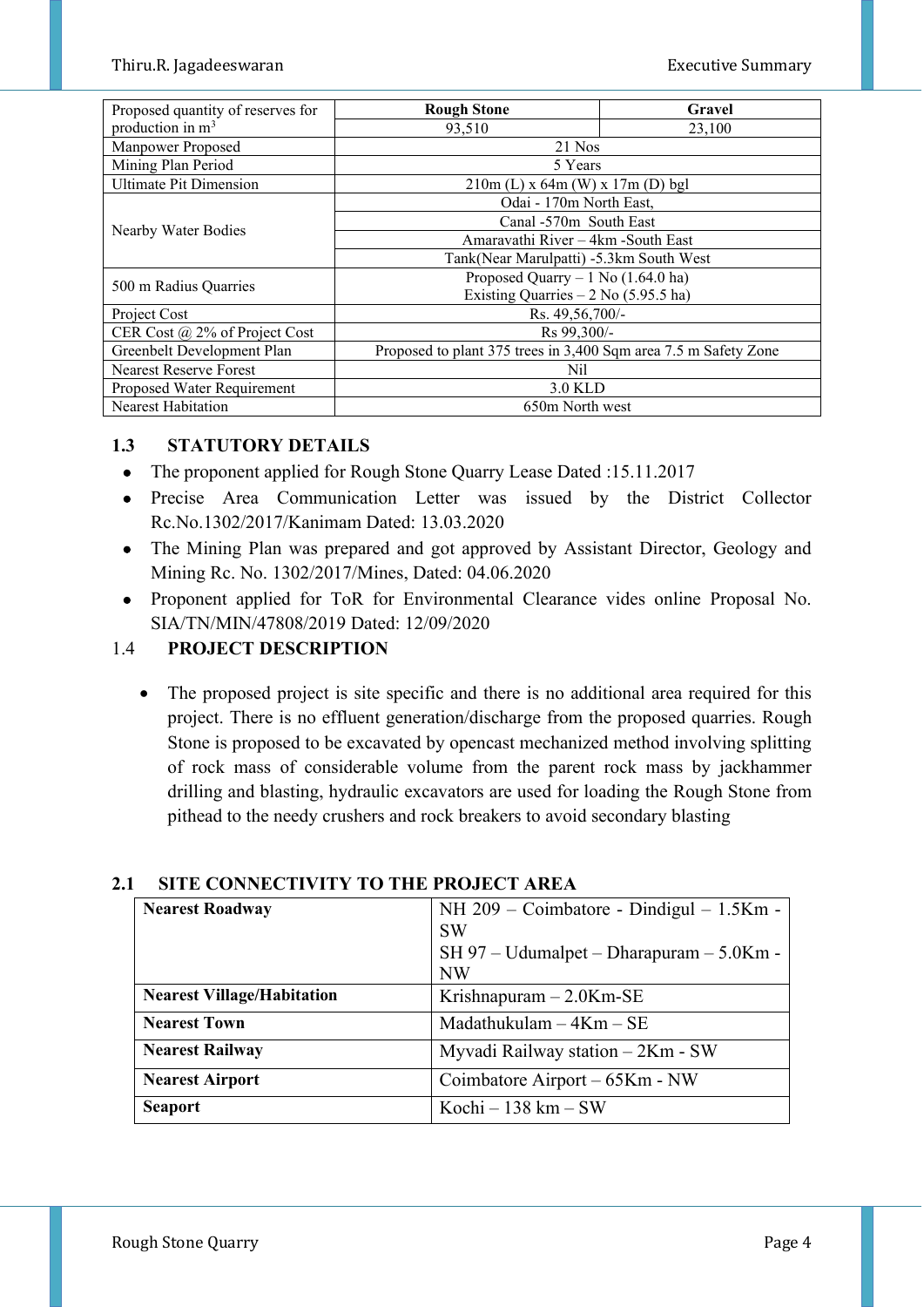| <b>Description</b>   | Present area in (ha) | Area at the end of life of<br>quarry (Ha) |
|----------------------|----------------------|-------------------------------------------|
| Area under quarry    | Nil                  | 1.21.0                                    |
| Infrastructure       | Nil                  | 0.01.0                                    |
| Roads                | Nil                  | 0.02.0                                    |
| Green Belt           | Nil                  | 0.34.0                                    |
| $Un - utilized area$ | 1.64.0               | 0.06.0                                    |
| <b>Grand Total</b>   | 1.64.0               | 1.64.0                                    |

# **2.2 LAND USE PATTERN OF THE PROPOSED PROJECTS**

# **2.3 OPERATIONAL DETAILS OF LEASE APPLIED AREA**

|                                                      |                                           | <b>DETAILS</b>                 |  |  |
|------------------------------------------------------|-------------------------------------------|--------------------------------|--|--|
| <b>PARTICULARS</b>                                   | <b>Rough Stone</b><br>(5Year Plan Period) | Gravel<br>(3 Year Plan Period) |  |  |
| Geological Resources in m <sup>3</sup>               | 3,28,000                                  | 32,800                         |  |  |
| Mineable Reserves in $m3$                            | 1,31,020                                  | 23,100                         |  |  |
| Production for five-year plan period in $m3$         | 93,510                                    | 23,100                         |  |  |
| Mining Plan Period                                   | 5Years                                    |                                |  |  |
| Number of Working Days                               |                                           | 300 Days                       |  |  |
| Production per day in $m3$                           | 62                                        | 38                             |  |  |
| No of Lorry loads $(6 \text{ m}^3 \text{ per load})$ | $10$ Nos                                  | 6 Nos                          |  |  |
| Total Depth of Mining                                |                                           | $17m$ bgl                      |  |  |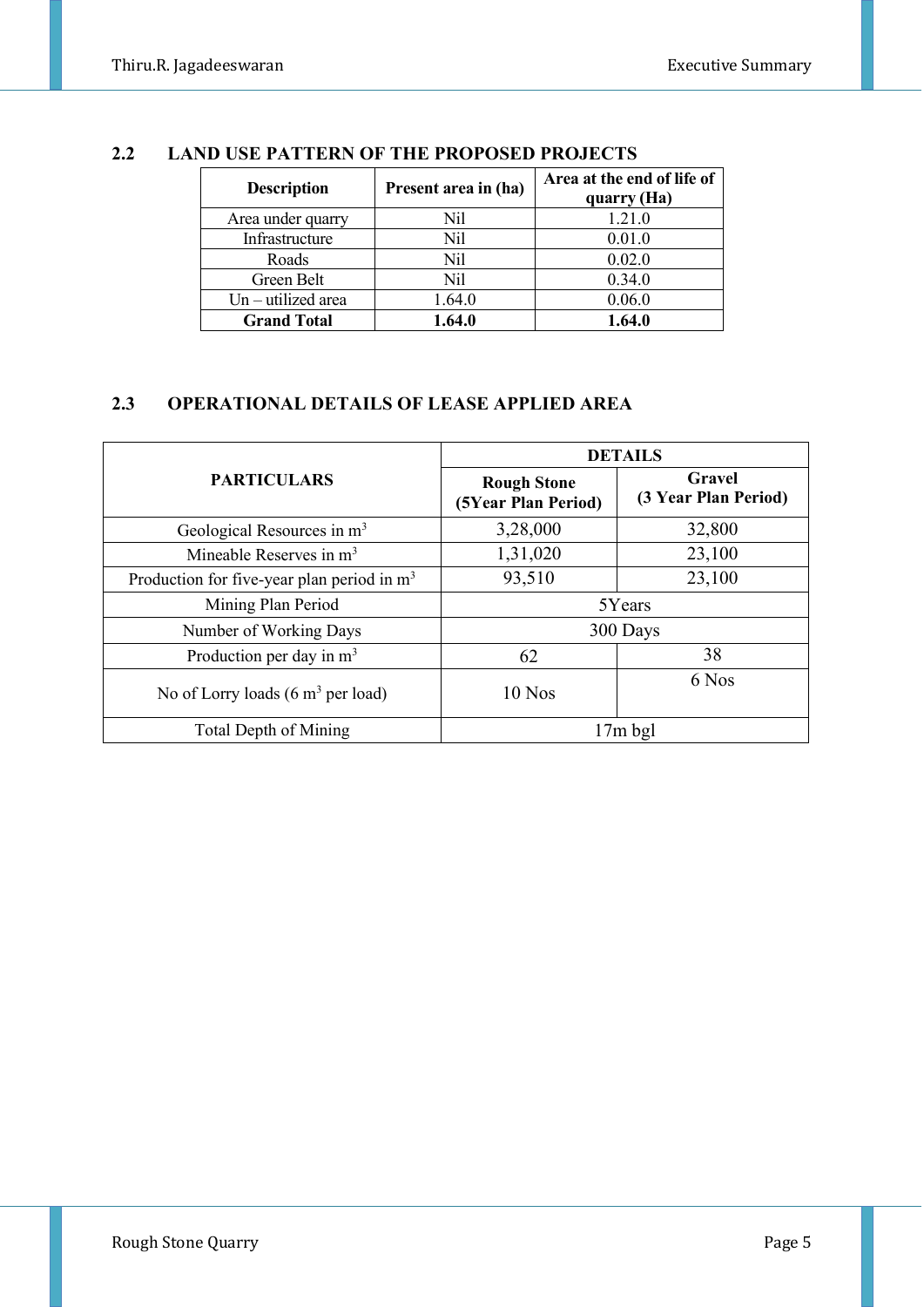

#### **FIGURE – 1: GOOGLE IMAGE SHOWING PROJECT AREA**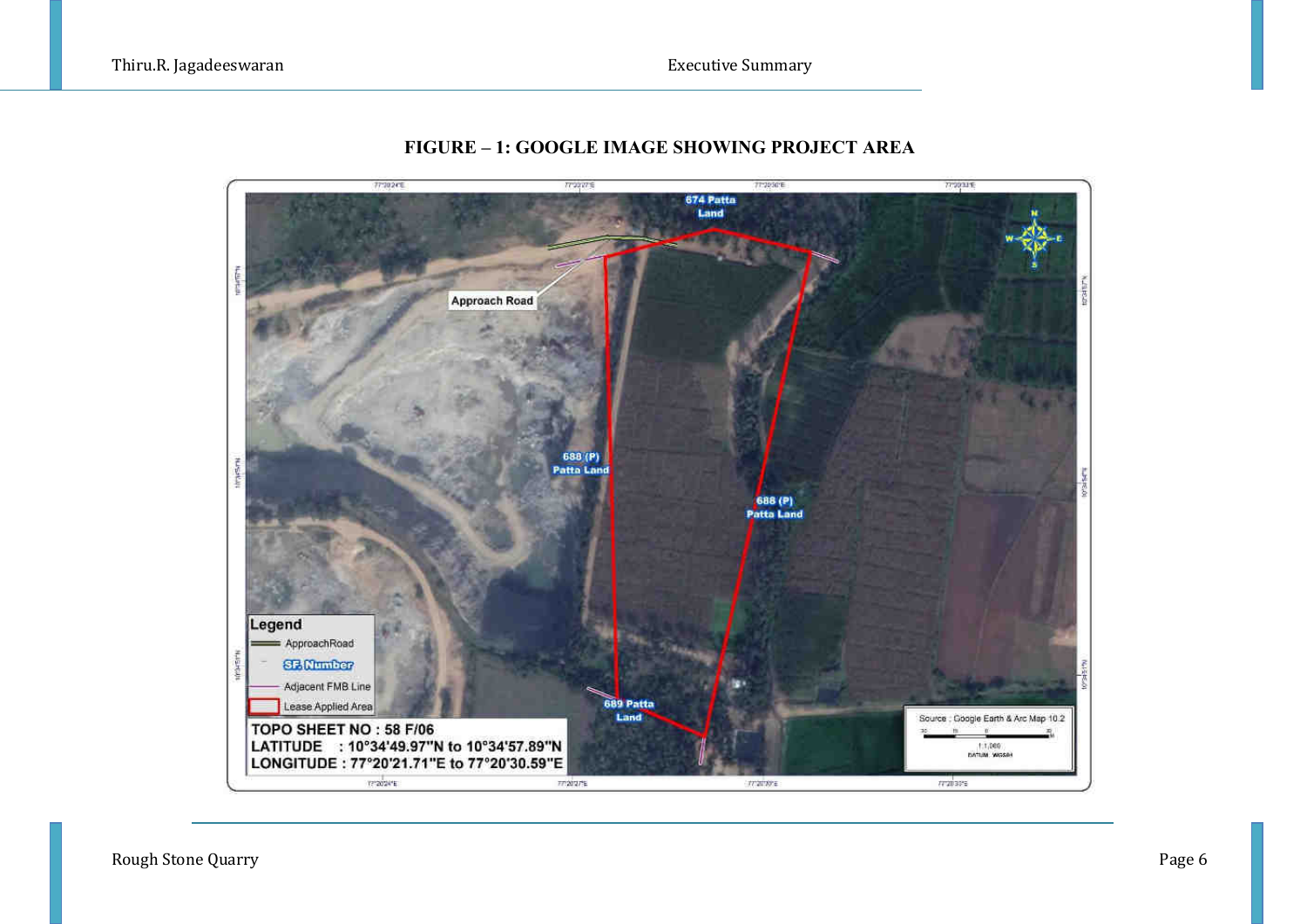

#### **FIGURE – 2: GOOGLE IMAGE SHOWING CLUSTER (500 m QUARRIES)**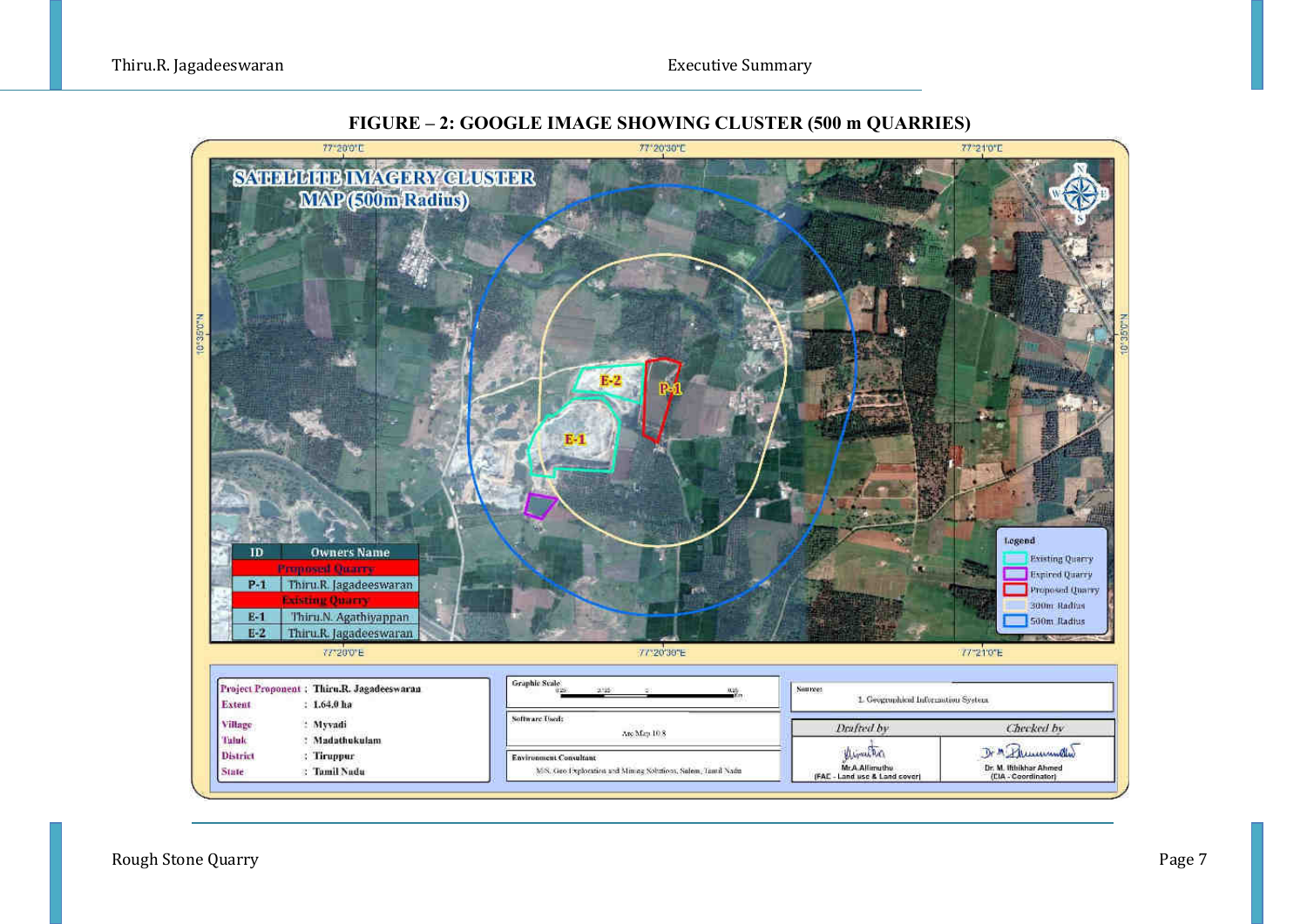

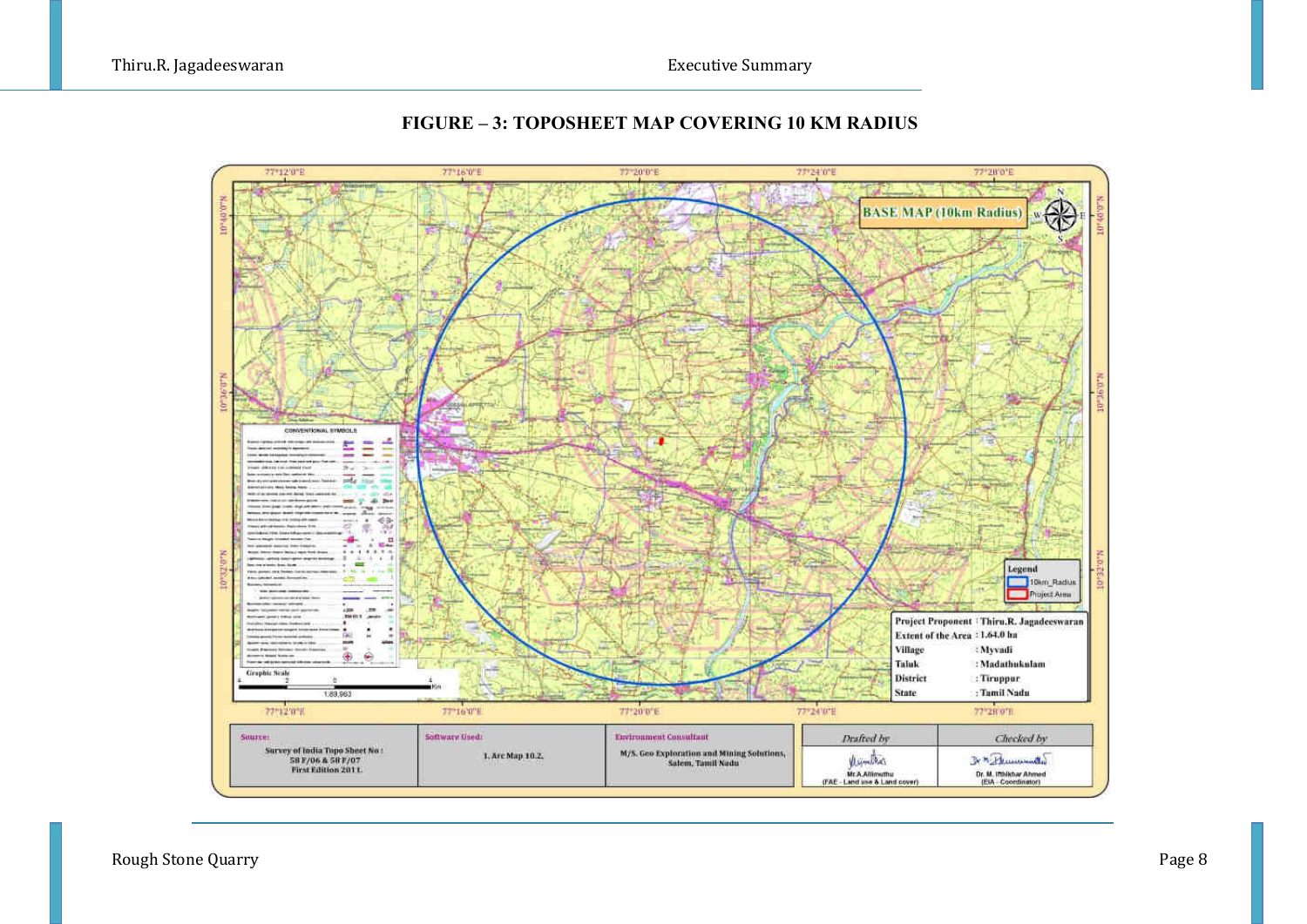

**FIGURE – 5: PHOTOGRAPHS OF THE PROJECT AREA** 

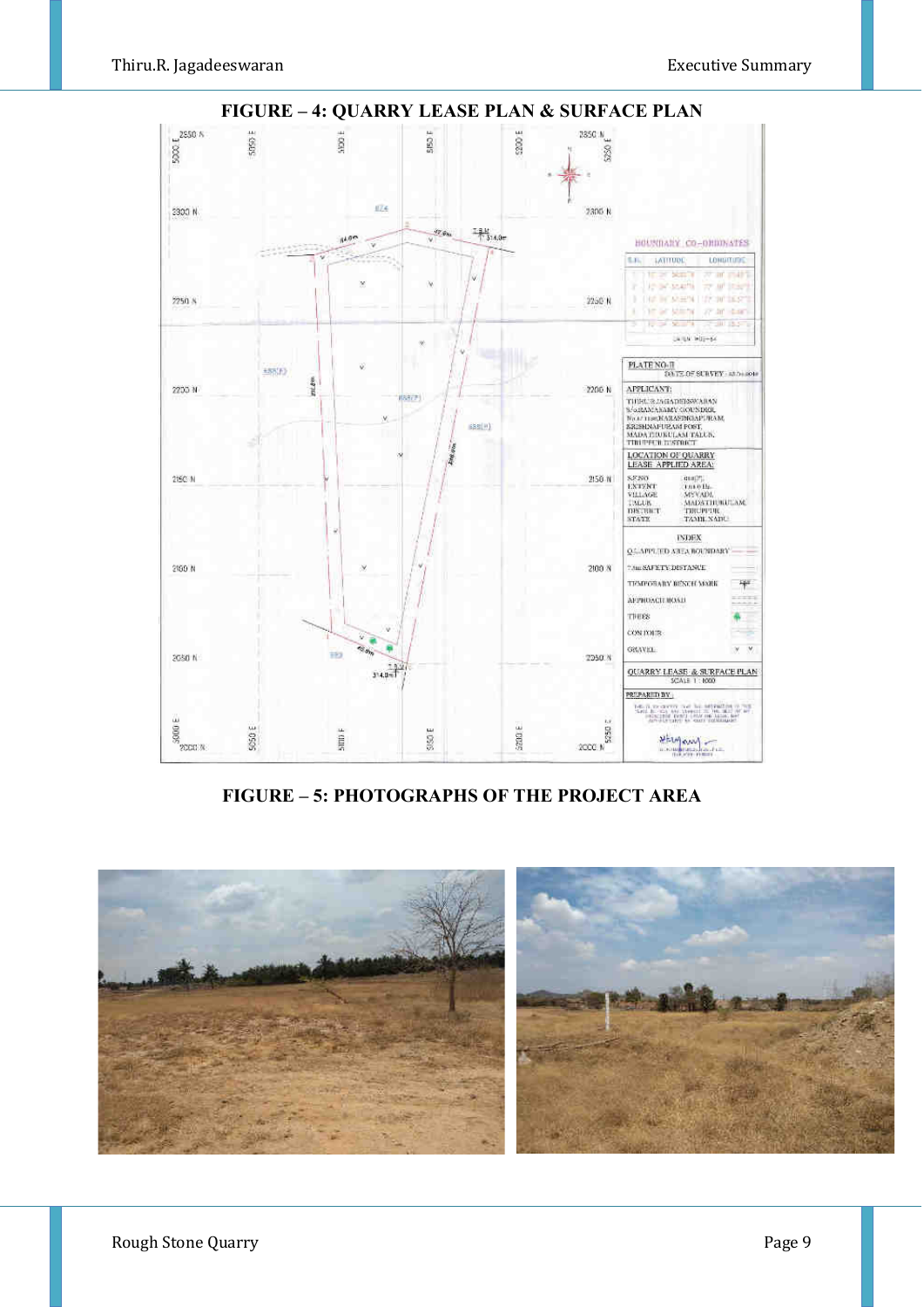#### **2.4 METHOD OF MINING**

 Proposed Method of Mining is common for all the Proposed Projects – The method of mining is Opencast Mechanized Mining Method is being proposed by formation of 5.0 meter height bench with a bench width not less than the bench height.

 The Rough Stone is a batholith formation and the splitting of rock mass of considerable volume from the parent rock mass will be carried out by deploying jackhammer drilling and Slurry Explosives will be used for blasting. Hydraulic Excavators attached with Rock Breakers unit will be deployed for breaking large boulders to required fragmented sizes to avoid secondary blasting and hydraulic excavators attached with bucket unit will be deployed for loading the Rough Stone into the tippers and then the stone is transported from pithead to the nearby crushers

# **2.5 PROPOSED MACHINERY DEPLOYMENT**

| S.NO. | TYPE                                      | NOS <sup>1</sup> | <b>SIZE/CAPACITY</b>               | <b>MOTIVE POWER</b> |
|-------|-------------------------------------------|------------------|------------------------------------|---------------------|
|       | <b>Tractor Mounted Compressor</b>         |                  | 40 HP                              | Diesel Drive        |
|       | Jack Hammer                               |                  | 32 mm dia                          | Compressed air      |
|       | Excavator with Bucket / Rock Breaker Unit |                  | $0.90 \text{ m}^3$ Bucket Capacity | Diesel Drive        |
|       | Tippers / Dumpers                         |                  | $5/10$ Tonnes                      | Diesel Drive        |

# **2.6 CONCEPTUAL MINING PLAN/ FINAL MINE CLOSURE PLAN**

Conceptual mining plan is prepared with an object of long-term systematic development of benches, lay outs, selection of permanent ultimate pit limit, depth of quarrying and ultimate pit, selection of sites for construction of infrastructure etc. The ultimate pit size is designed based on certain practical parameters such as economical depth of quarrying, safety zones, permissible area etc.

#### **2.7 ULTIMATE PIT DIMENSION**

| Pit | Length $(Max)$ (m) | Width $(Max)$ (m) | Depth (Max) (m) |
|-----|--------------------|-------------------|-----------------|
|     |                    |                   | $17m$ bgl       |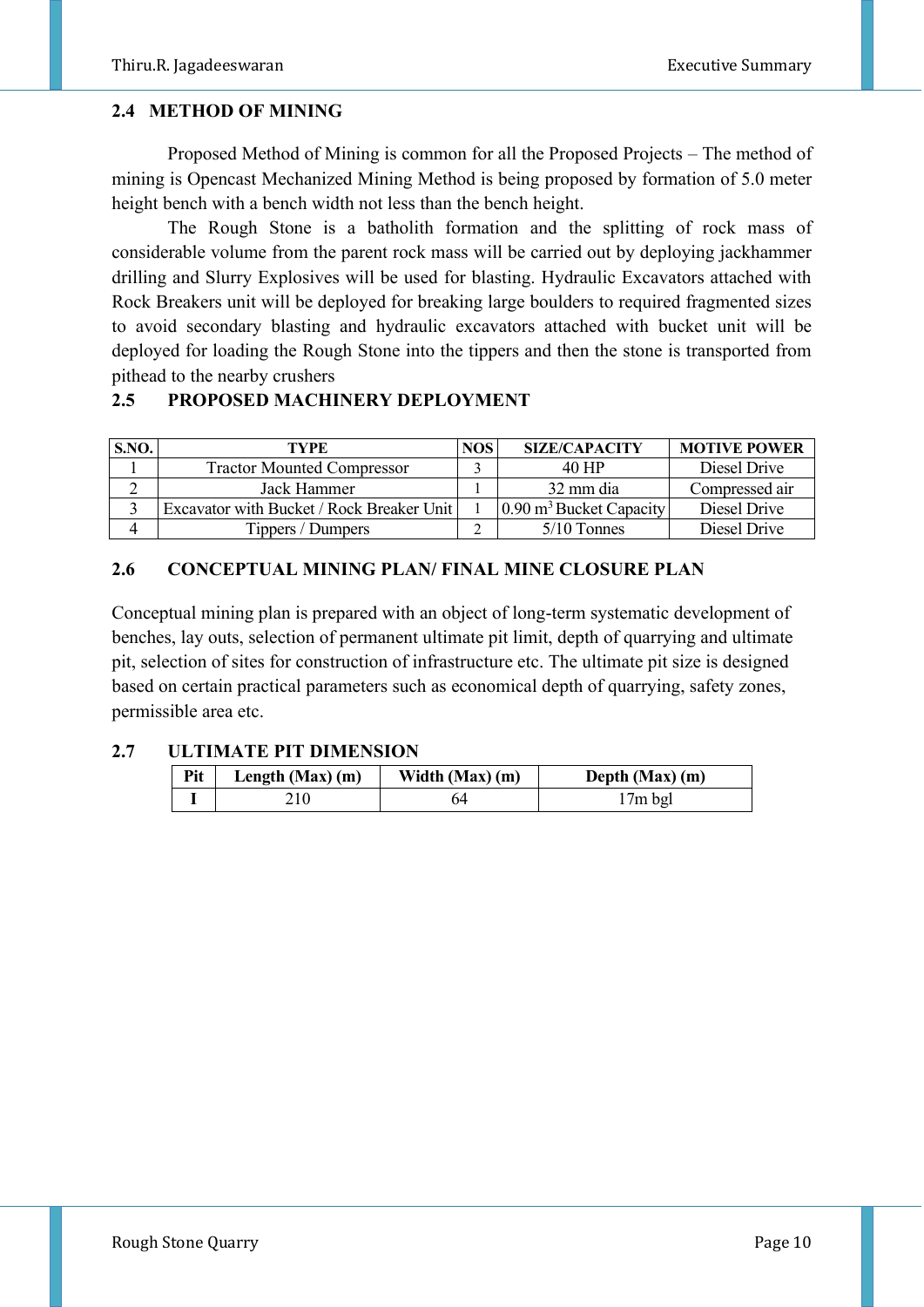#### **3.0 DESCRIPTION OF THE ENVIRONMENT**

Field monitoring studies to evaluate the base line status of the project site were carried out covering March - May 2021 as per CPCB guidelines. Environmental Monitoring data has been collected with reference to proposed mine by Noida Testing Laboratories – An ISO 9001: 2015,14001: 2015 & 45001:2015 Certified & MoEF Recognized Laboratory, Accredited by ISO 9001.

| Sl.No.         | <b>Attributes</b>                                  | <b>Parameters</b>                                                                                               | <b>Source and Frequency</b>                                                                                            |
|----------------|----------------------------------------------------|-----------------------------------------------------------------------------------------------------------------|------------------------------------------------------------------------------------------------------------------------|
| 1              | Ambient Air<br>Quality                             | $PM_{10}$ , PM 2.5, SO <sub>2</sub> , NO <sub>x</sub>                                                           | Continuous 24 hourly samples<br>twice a week for three months<br>at 8 locations                                        |
| $\overline{2}$ | Meteorology                                        | Wind speed and direction,<br>temperature, relative humidity and<br>rainfall                                     | Near project site continuous<br>for three months with hourly<br>recording and from secondary<br>sources of IMD station |
| 3              | Water quality                                      | Physical, Chemical and<br><b>Bacteriological parameters</b>                                                     | Grab samples were collected<br>at 4 ground water and 2<br>surface water locations once<br>during study period.         |
| $\overline{4}$ | Ecology                                            | Existing terrestrial and aquatic<br>flora and fauna within 10 km<br>radius circle.                              | Limited primary survey and<br>secondary data was collected<br>from the Forest department.                              |
| 5              | Noise levels                                       | Noise levels in $dB(A)$                                                                                         | 8 locations - data monitored<br>once for 24 hours during EIA<br>study                                                  |
| 6              | Soil Characteristics                               | Physical and Chemical Parameters                                                                                | Once at 6 locations during<br>study period                                                                             |
| 7              | Land use                                           | Existing land use for different<br>categories                                                                   | Based on Survey of India<br>topographical sheet and<br>satellite imagery and primary<br>survey.                        |
| 8              | Socio-Economic<br>Aspects                          | Socio-economic and demographic<br>characteristics, worker<br>characteristics                                    | Based on primary survey and<br>secondary sources data like<br>census of India 2011.                                    |
| 9              | Hydrology                                          | Drainage pattern of the area,<br>nature of streams, aquifer<br>characteristics, recharge and<br>discharge areas | Based on data collected from<br>secondary sources as well as<br>hydro-geology study report<br>prepared.                |
| 10             | Risk assessment<br>and Disaster<br>Management Plan | Identify areas where disaster can<br>occur by fires and explosions and<br>release of toxic substances           | Based on the findings of Risk<br>Modelling done for the risk<br>associated with mining.                                |

**3.1 ENVIRONMENT MONITORING ATTRIBUTES**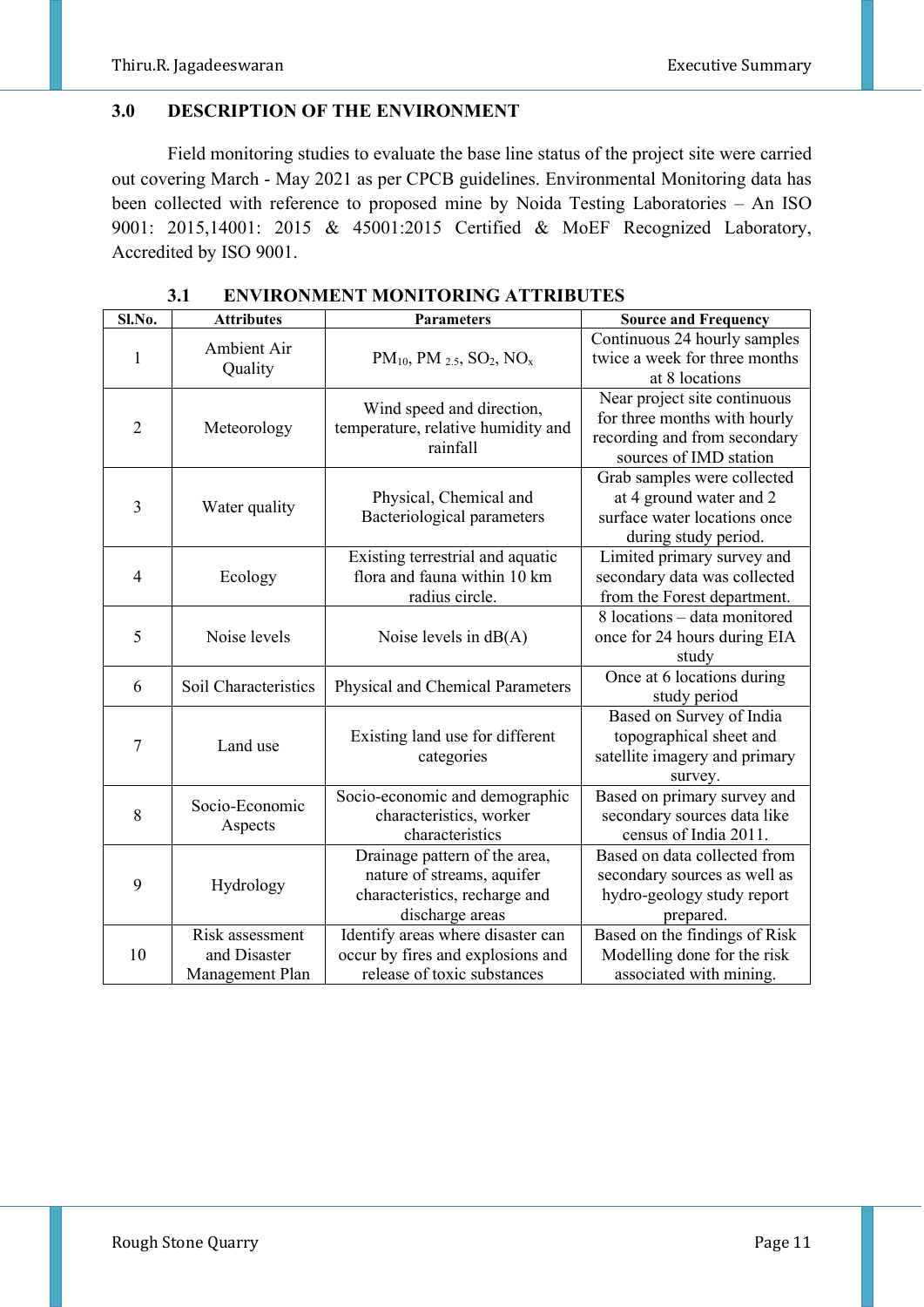# **3.2 LAND ENVIRONMENT**

 Land use pattern of the area was studied through LISS III imagery of Bhuvan (ISRO). The 10 km radius map of study area was taken for analysis of Land use cover. The main objective of this section is to provide a baseline status of the study area covering 10 km radius around the mine site so that temporal changes due to the mining activities on the surroundings can be assessed in future.

| S.No                         | <b>CLASSIFICATION</b>                     | <b>AREA HA</b>            | AREA % |  |  |
|------------------------------|-------------------------------------------|---------------------------|--------|--|--|
|                              | <b>BUILTUP</b>                            |                           |        |  |  |
|                              | <b>URBAN</b>                              | 825.80                    | 2.58   |  |  |
| $\overline{2}$               | <b>RURAL</b>                              | 1637.62                   | 5.11   |  |  |
| $\overline{3}$               | <b>MINING</b>                             | 117.74                    | 0.37   |  |  |
|                              |                                           | <b>AGRICULTURAL LAND</b>  |        |  |  |
| $\overline{4}$               | <b>CROP LAND</b>                          | 17315.83                  | 54.05  |  |  |
| 5                            | <b>PLANTATION</b>                         | 3135.62                   | 9.79   |  |  |
| 6                            | <b>FALLOW LAND</b>                        | 6767.20                   | 21.12  |  |  |
|                              | <b>FOREST</b>                             |                           |        |  |  |
|                              | <b>FOREST PLANTATION</b>                  | 73.94                     | 0.23   |  |  |
|                              |                                           | <b>BARREN/WASTE LANDS</b> |        |  |  |
| 8                            | <b>SCRUB LAND</b>                         | 419.71                    | 1.31   |  |  |
| <b>WETLANDS/WATER BODIES</b> |                                           |                           |        |  |  |
| 9                            | <b>WATER BODIES(LAKES)</b>                | 38.11                     | 0.12   |  |  |
| 10                           | RIVER/STREAMS/CANALS                      | 1706.41                   | 5.33   |  |  |
|                              | 32037.98<br><b>100.00</b><br><b>TOTAL</b> |                           |        |  |  |

#### **TABLE 3.1: LAND USE / LAND COVER TABLE 10 KM RADIUS**

 From the above Land Use Map, Pie Diagram and land Use Table; it is inferred that the majority of the land in the study area is Agriculture land (includes, crop land, fallow land) 84.96 % followed by Built-up area (Rural & Urban) 7.69%, and water bodies (Rivers Stream Canals) is around 5.45 %. The total built up mining area within the study area is 117.74 ha i.e. 0.37 %. The area of 7.59.5 ha contributes about 6.45 % of the total mining area within the study area and this proposed project area of 1.64.0 ha contributes about 1.392 % of the total mining area within the study area. This small percentage of Mining Activities shall not have any significant impact on the environment.

# **3.3 SOIL ENVIRONMENT**

 The samples were analysed as per the standard methods prescribed in "Soil Chemical Analysis (M.L. Jackson, 1967) & Department of Agriculture, Cooperation & Farmers Welfare, Ministry of Agriculture & Farmers Welfare, Government of India". The important properties analysed for soil are bulk density, porosity, infiltration rate, pH and Organic matter, kjeldahi Nitrogen, Phosphorous and Potassium

# **Interpretation & Conclusion**

- Variation in pH of the soil in the study area was found to be 7.01 to 8.5
- Mostly the soils collected from different location in the study area are Sandy loam in texture.
- The bulk density of the soil in the study area ranged between  $0.92 1.26$  g/cc.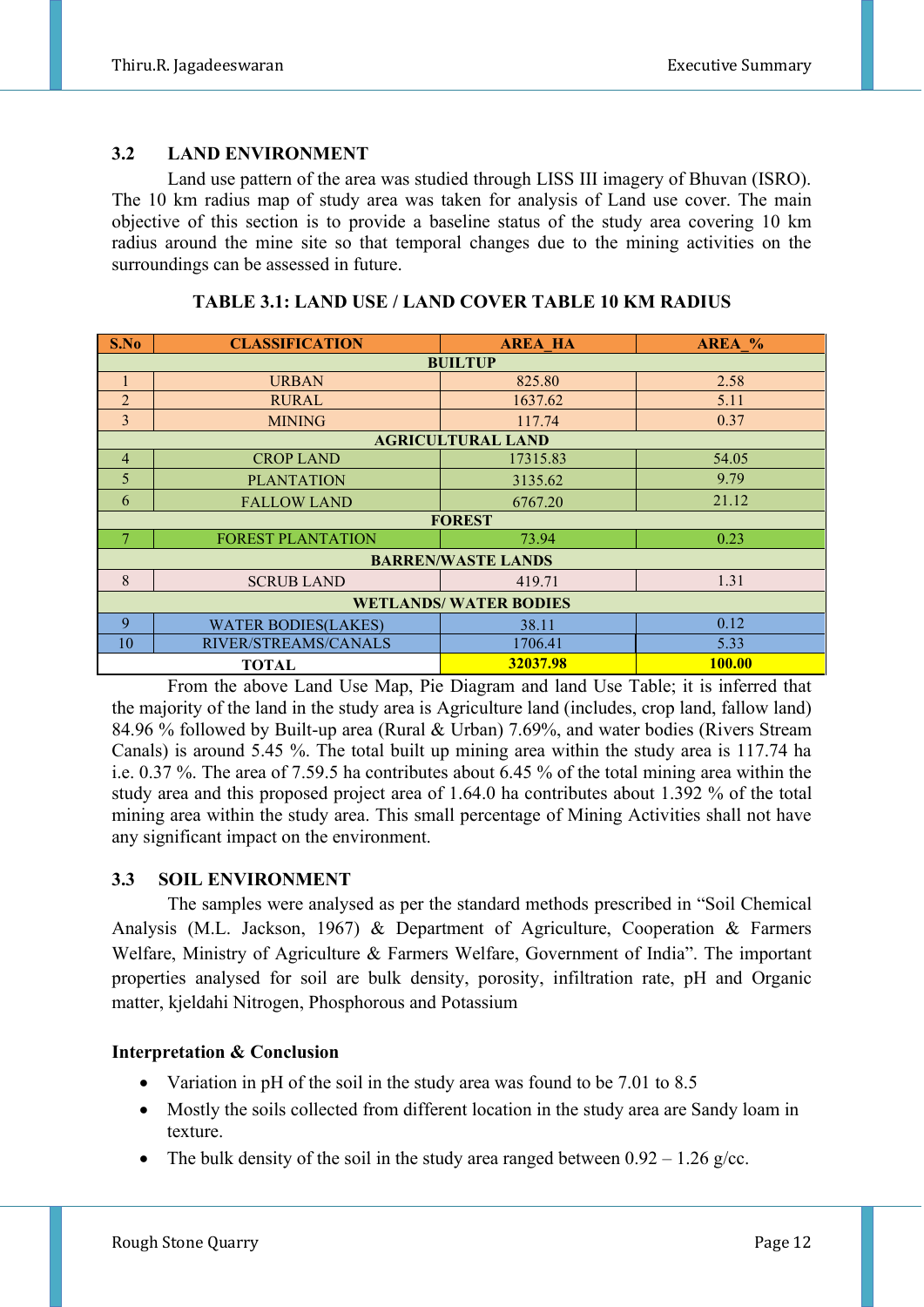- Available Nitrogen content in the soil in the study area ranged between  $162 210$ Kg/hec
- Available potassium content in the soil in the study area ranged between  $28.4 42.7$ mg/Kg

# **4 WATER ENVIRONMENT**

The study area is studded with few tanks that serve as the source of drinking water and also their surplus feeds adjoining tanks. The rainfall over the area is moderate, the rainwater storage in open wells and trenches are in practice over the area and the stored water acts as source of freshwater for couple of months after rainy season.

# **Surface Water**

# **Ph:**

The pH varied from 7.28- 7.41 while turbidity found within the standards (Optimal pH range for sustainable aquatic life is 6.5 to 8.5 pH).

# **Total Dissolved Solids:**

Total Dissolved Solids varied from 509- 570 mg/l, the TDS mainly composed of carbonates, bicarbonates, Chlorides, phosphates and nitrates of calcium, magnesium, sodium and other organic matter.

#### **Other parameters:**

Chloride is 98 - 102 mg/l. Nitrates is  $3.8 - 5.6$  mg/l, while sulphates is  $28.4 - 29$  mg/l.

# **Ground Water**

The pH of the water samples collected ranged from  $7.10 - 7.35$  and within the acceptable limit of 6.5 to 8.5. pH, Sulphates and Chlorides of water samples from all the sources are within the limits as per the Standard. On Turbidity, the water samples meet the requirement. The Total Dissolved Solids were found in the range of 435 to 496mg/l in all samples. The Total hardness varied between 110 to 144 mg/l for all samples.

 On Microbiological parameters, the water samples from all the locations meet the requirement. The parameters thus analysed were compared with IS 10500:2012 and are well within the prescribed limits.

# **3.5 AIR ENVIRONMENT**

The baseline studies on air environment include identification of specific air pollution parameters and their existing levels in ambient air. The ambient air quality with respect to the study zone of 10 km radius around the proposed quarry forms the baseline information.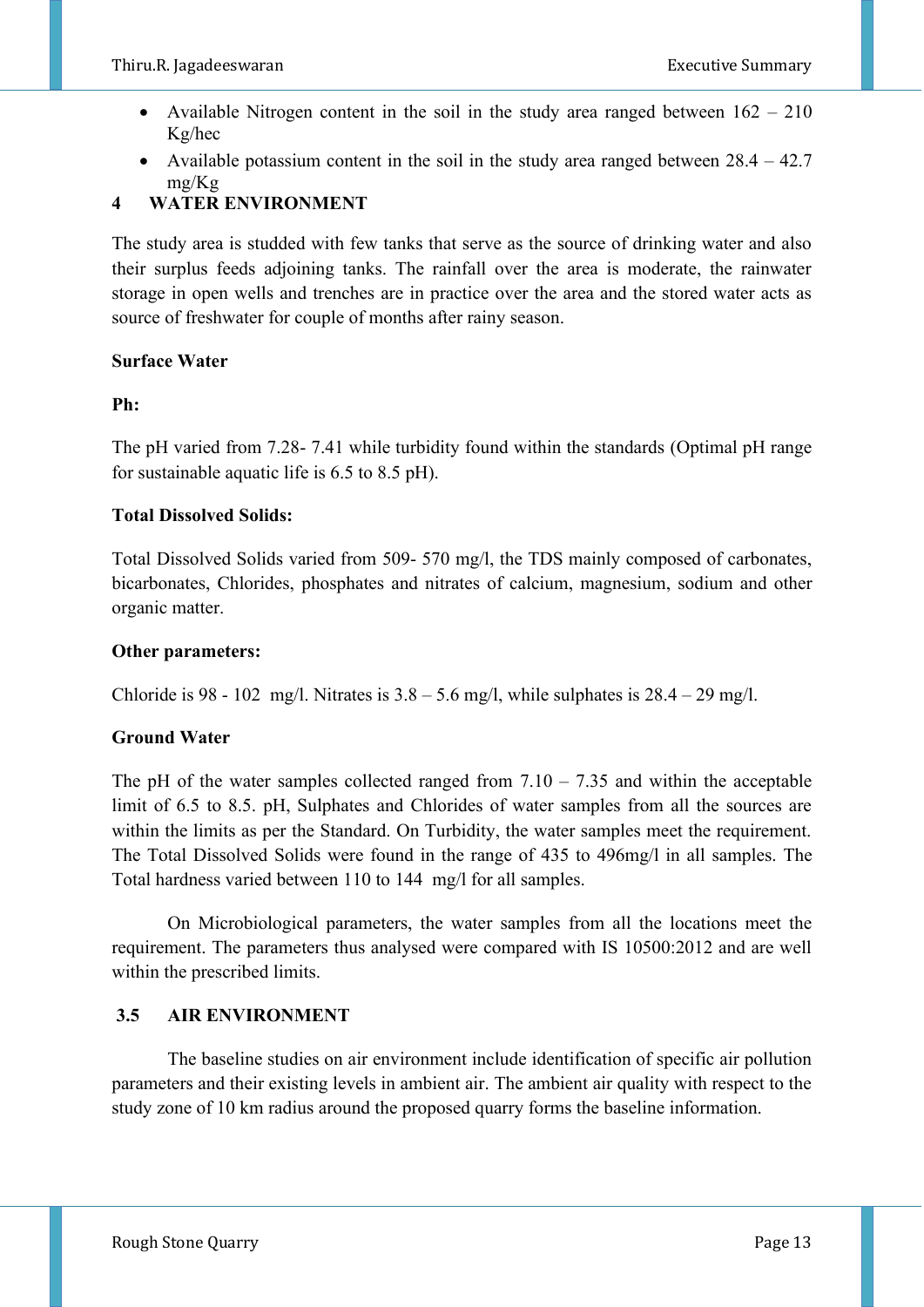

# **FIGURE – 6: WIND ROSE DIAGRAM**

#### **3.6 SUMMARY OF AMBIENT AIR QUALITY**

As per monitoring data, PM10 ranges from 38.7µg/m3 to 45.6 µg/m3, PM2.5 data ranges from 18.0  $\mu$ g/m3 to 24.3  $\mu$ g/m3, SO2 ranges from 5.0  $\mu$ g/m3 to 9.8  $\mu$ g/m3 and NOx data ranges from 20.2 µg/m3 to 26.8 µg/m3. The concentration levels of the above criteria pollutants were observed to be well within the limits of NAAQS prescribed by CPCB.

#### **3.7 NOISE ENVIRONMENT**

- Ambient noise levels were measured at 8 (Eight) locations around the proposed project area.
- Noise levels recorded in core zone during day time is 47.5 dB (A) Leq and during night time is 39.8 dB (A) Leq.
- Noise levels recorded in buffer zone during day time were from  $39.2 47.0$  $dB$  (A) Leq and during night time were from  $36.2 - 38.8$  dB (A) Leq.

The values of noise observed in some of the areas are primarily owing to quarrying activities due to cluster of quarries within 500m radius, movement of vehicles and other anthropogenic activities.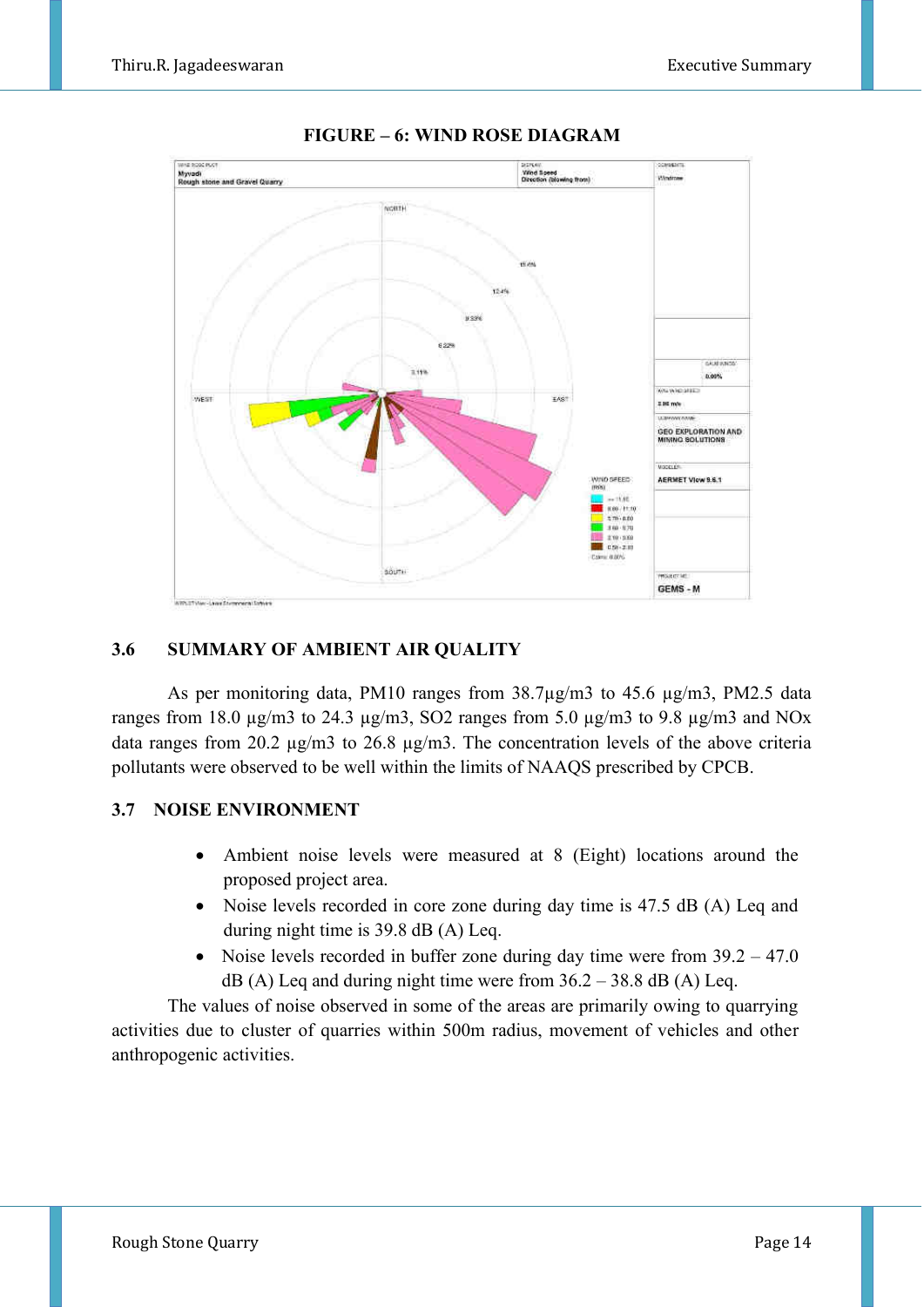#### **3.8 ECOLOGICAL ENVIRONMENT**

There is no Forest land, National Parks, Eco sensitive areas, Wild life sanctuaries within the radius of 10 km. An ecological survey of the study area was conducted particularly with reference to the listing of species and assessment of the existing baseline ecological (terrestrial) condition in the study area.

There is no schedule I species of animals observed within study area as per Wildlife Protection Act 1972 as well as no species is in vulnerable, endangered or threatened category as per IUCN. There is no endangered red list species found in the study area. Hence this small operation over short period of time will not have any significant impact on the surrounding flora and fauna.

#### **3.9 SOCIO ECONOMIC ENVIRONMENT**

It includes demographic structure of the area, provision of basic amenities viz., housing, education, health and medical services, occupation, water supply, sanitation, communication, transportation, prevailing diseases pattern as well as feature like temples, historical monuments etc., at the baseline level. This will help in visualizing and predicting the possible impact depending upon the nature and magnitude of the project.

The socio economic study of surveyed villages gives a clear picture of its population, average household size, literacy rate and sex ratio etc. It is also found that a part of population is suffering from lack of permanent job to run their day to day life. Their expectation is to earn some income for their sustainability on a long-term basis.

The proposed project will aim to provide preferential 26 persons to the local people there by improving the indirect employment opportunity for 40 persons and in turn the social standards will improve.

# **4. ANTICIPATED ENVIRONMENTAL IMPACTS AND MITIGATION MEASURES**

In order to maintain the environmental commensuration with the mining operation, it is essential to undertake studies on the existing environmental scenario and assess the impact on different environmental components. This would help in formulating suitable management plans sustainable resource extraction.

# **4.1 LAND ENVIRONMENT:**

# **ANTICIPATED IMPACT**

The main anticipated impact on the Land Environment due to quarrying operation is change in Landscape, change in Land – use Pattern. The total area applied for quarry lease is 1.64.0 ha.

#### **MITIGATION MEASURES**

Due to the quarrying activities, the land use pattern will be altered. In order to minimize the adverse effects, the following control measures will be implemented: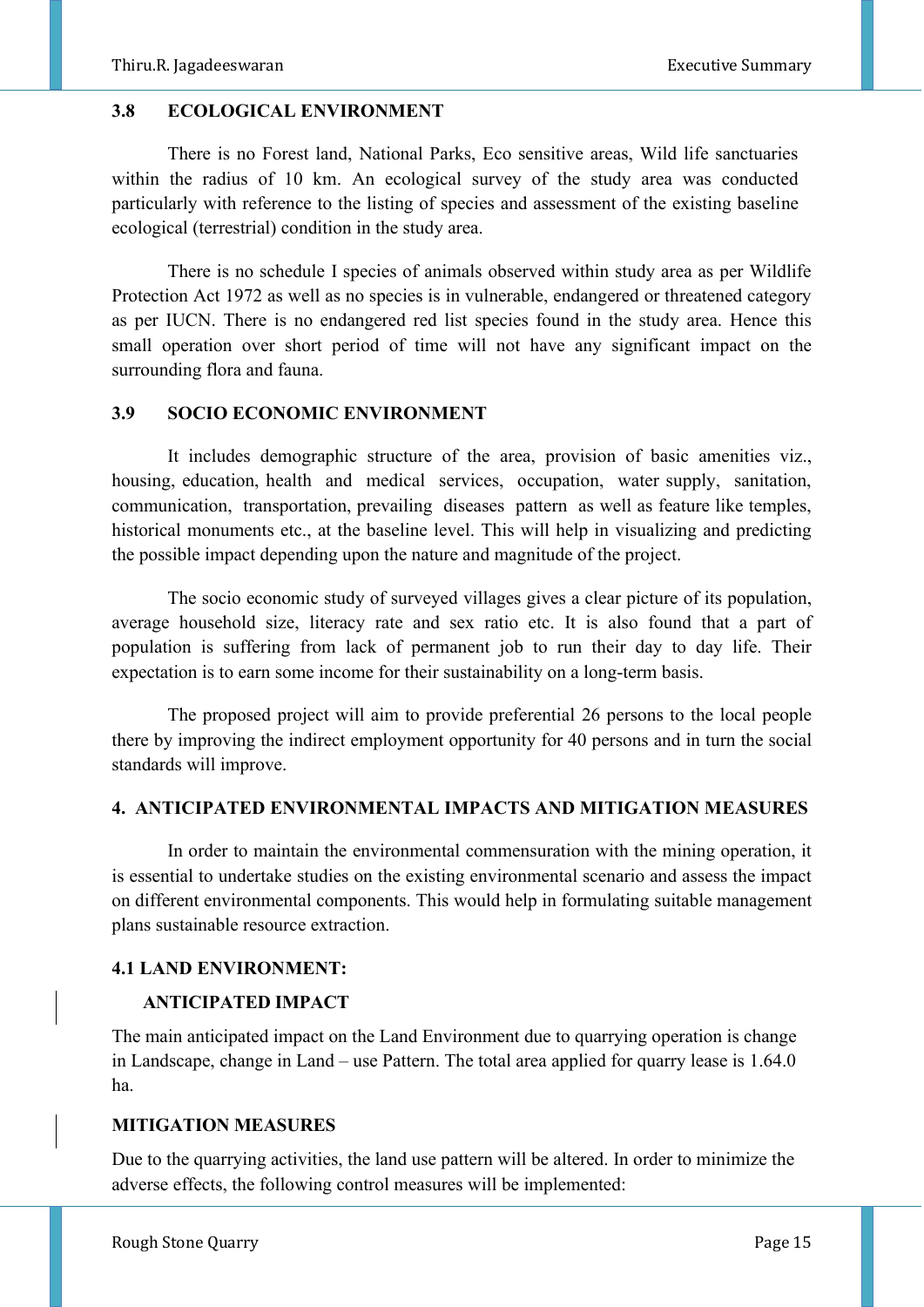- The mining activity will be gradual confined in blocks and excavation will be undertaken progressively along with other mitigative measures like phase wise development of greenbelt etc.
- Construction of garland drains all around the quarry pits and construction of check dam at strategic location in lower elevations to prevent soil erosion due to surface runoff during rainfall and also to collect the storm water for various uses within the proposed area
- Green belt development along the boundary within safety zone. The small quantity of water stored in the mined out pit will be used for greenbelt
- Thick plantation will be carried out on unutilized area, top benches of mined out pits, on safety barrier, etc.,
- At conceptual stage, the land use pattern of the quarry will be changed into Greenbelt area and temporary reservoir
- In terms of aesthetics, natural vegetation surrounding the quarry will be retained (such as in a buffer area i.e., 7.5 m safety barrier and other safety provided) so as to help minimise dust emissions.
- Proper fencing will be carried out at the conceptual stage, Security will be posted round the clock, to prevent inherent entry of the public and cattle.

# **4.2 SOIL ENVIRONMENT**

The proposed project area is covered by gravel, which will be removed and sold directly in open market

# **ANTICIPATED IMPACT**

**Erosion and Sedimentation** (Removal of protective vegetation cover; Exposure of underlying soil horizons that may be less pervious, or more erodible than the surface layers; Reduced capacity of soils to absorb rainfall; Increased energy in storm-water runoff due to concentration and velocity; and Exposure of subsurface materials which are unsuitable for vegetation establishment).

# **MITIGATION MEASURES**

- Run-off diversion Garland drains will be constructed all around the project boundary to prevent surface flows from entering the quarry works areas. And will be discharged into vegetated natural drainage lines, or as distributed flow across an area stabilised against erosion.
- Sedimentation ponds Run-off from working areas will be routed towards sedimentation ponds. These trap sediment and reduce suspended sediment loads before runoff is discharged from the quarry site. Sedimentation ponds should be designed based on runoff, retention times, and soil characteristics. There may be a need to provide a series of sedimentation ponds to achieve the desired outcome.
- $\blacksquare$  Retain vegetation Retain existing or re-plant the vegetation at the site wherever possible.
- Monitoring and maintenance Weekly monitoring and daily maintenance of erosion control systems so that they perform as specified specially during rainy season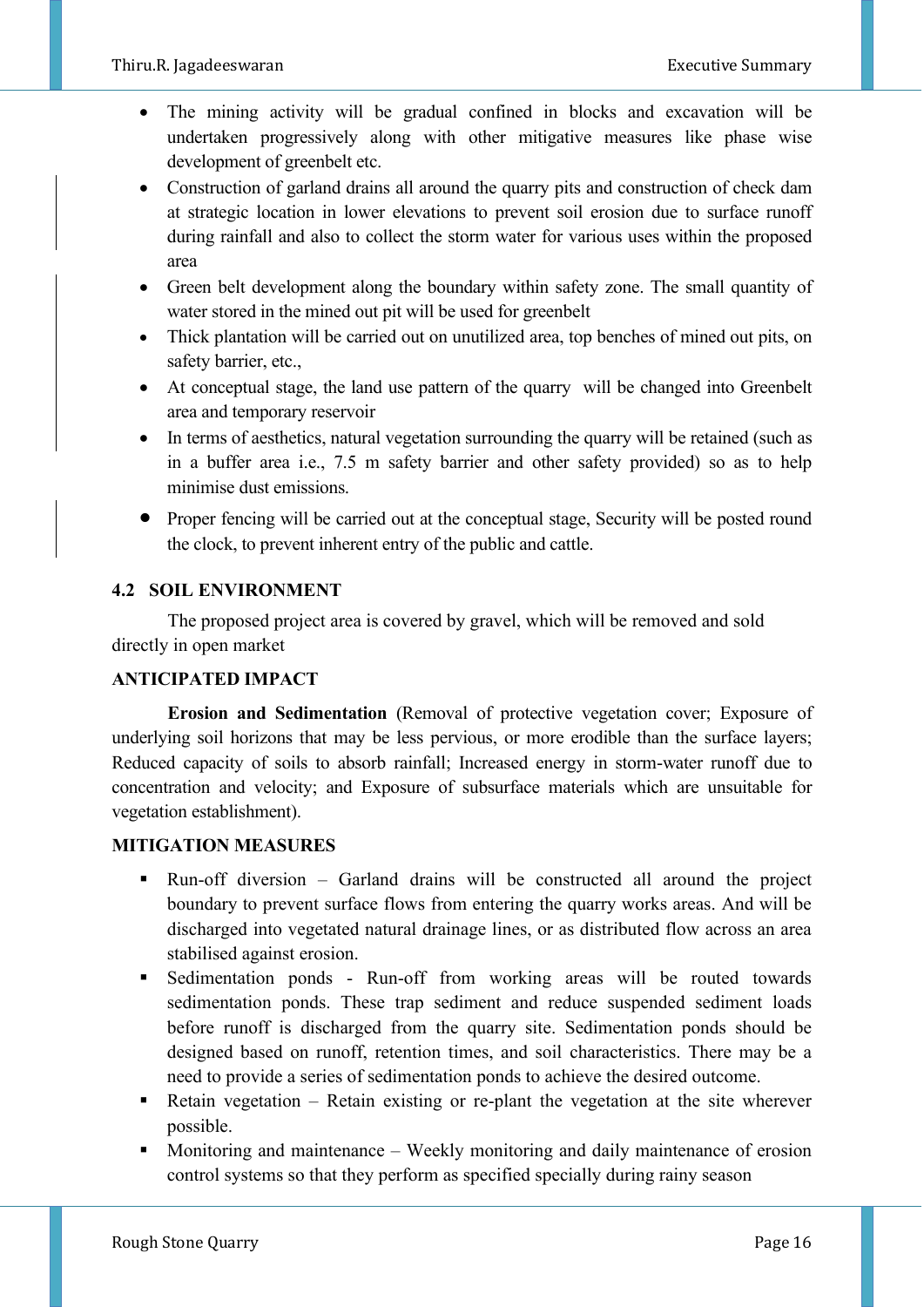#### **4.2 WATER ENVIRONMENT**

#### **ANTICIPATED IMPACT ON SURFACE AND GROUND WATER**

The impact due to mining on the water quality is expected to be insignificant because of no use of chemicals or hazardous substances during quarrying process. For the quarrying activity water will be utilized for wire saw cutting (which will be recycled), water sprinkling on haul roads and greenbelt development. The quarrying activity will not intersect ground water table as ultimate depth of the quarry is 17 m BGL and water table is found at a depth of 58m to 62m BGL.

# **MITIGATION MEASURES**

- Garland drains, settling tank will be constructed along the individual mining leases. The Garland drains of the individual leases will be connected to settling tank and after settling the water will be discharged out to the natural drainage
- ▪• Rainwater will be collected in sump in the mining pits and will be allowed to store and pumped out to surface setting tank of 15 m x 10m x 3m to remove suspended solids if any. This collected water will be judiciously used for dust suppression onwards and such sites where dust likely to be generated and for developing green belt. The proponent will collect and judicially utilize the rainwater as part of rainwater harvesting
- Providing benches with inner slopes and through a system of drains and channels, allowing rain water to descent into surrounding drains, so as to minimize the effects of erosion & water logging arising out of uncontrolled descent of water.
- Reuse the water collected during storm for dust suppression and greenbelt development within the mines
- Installing interceptor traps/oil separators to remove oils and greases. Water from the tipper wash-down facility and machinery maintenance yard will pass through interceptor traps/oil separators prior to its reuse;
- Using flocculating or coagulating agents to assist in the settling of suspended solids during monsoon seasons;
- **1.** Periodic analysis of quarry pit water and ground water quality in nearby villages-
- 2.• Domestic sewage from site office & urinals/latrines provided in ML is discharged in septic tank followed by soak pits.
- 3.• Waste water discharge from mine will be treated in settling tanks before using for dust suppression and tree plantation purposes.
- 4.• De-silting will be carried out before and immediately after the monsoon season.
- Regular monitoring and analysing the quality of water in open well, bore wells and surface water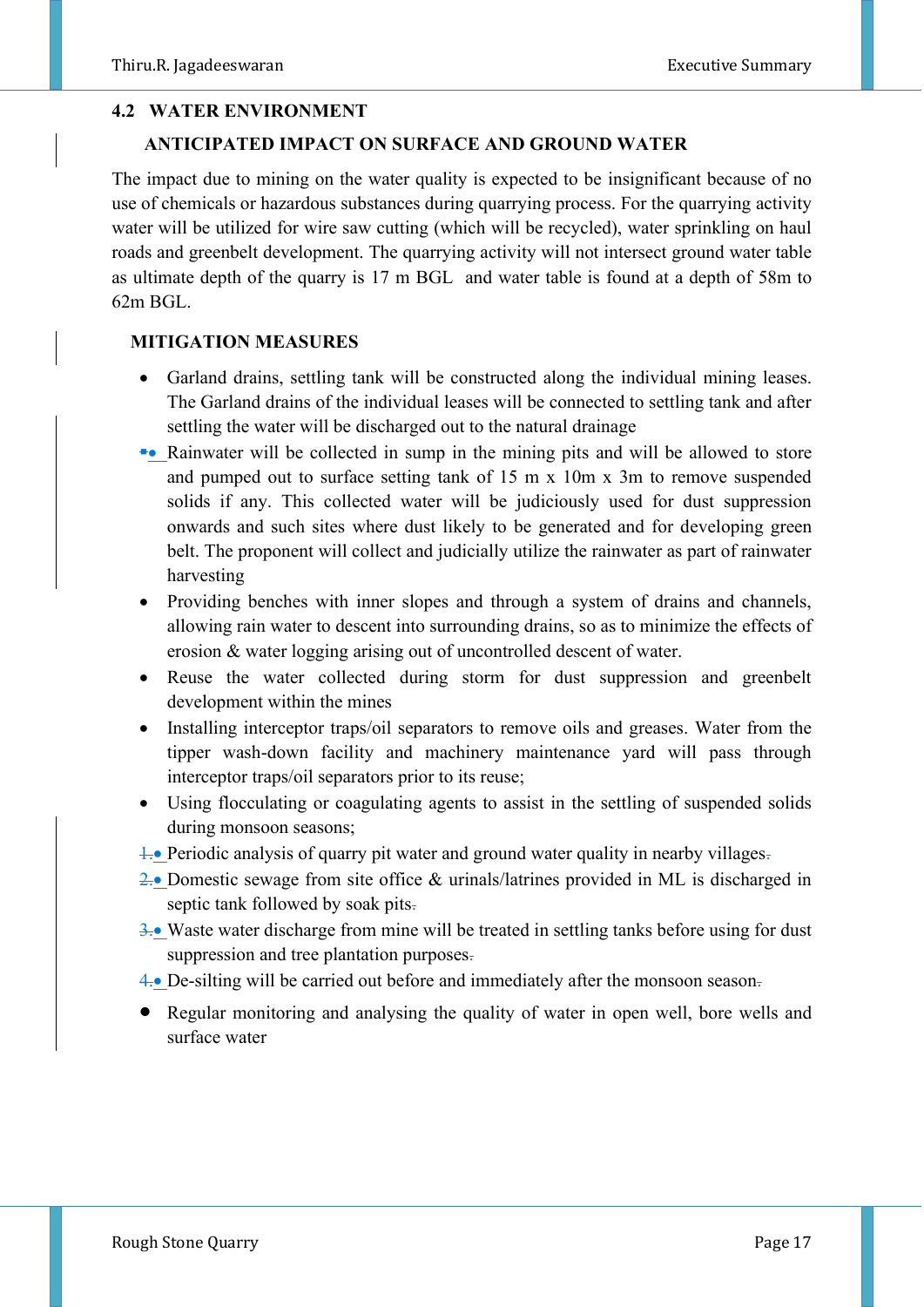# **4.3 AIR ENVIRONMENT**

# **ANTICIPATED IMPACT**

- During mining, at various stages activities such as excavation, drilling, blasting, and transportation of materials, particular matter (PM), gases such as Sulphur dioxide, oxides of Nitrogen from vehicular exhaust are the main air pollutants.
- **Emissions of noxious gases due to incomplete detonation of explosive may sometimes** pollute the air.
- The fugitive dust released from the mining operations may cause effect on the mine workers who are directly exposed to the fugitive dust.
- Simultaneously, the air-borne dust may travel to longer distances and settle in the villages located near the mine lease area.

#### **MITIGATION MEASURES**

**Drilling –** To control dust at source, wet drilling will be practiced. Where there is a scarcity of water, suitably designed dust extractor will be provided for dry drilling along with dust hood at the mouth of the drill-hole collar.

#### **Advantages of Wet Drilling:-**

- In this system dust gets suppressed close to its formation. Dust suppression become very effective and the work environment will be improved from the point of occupational comfort and health.
- Due to dust free atmosphere, the life of engine, compressor etc., will be increased.
- The life of drill bit will be increased.
- The rate of penetration of drill will be increased.
- Due to the dust free atmosphere visibility will be improved resulting in safer working conditions.

#### **Blasting –**

- Establish time of blasting to suit the local conditions and water sprinkling on blasting face
- Avoid blasting i.e., when temperature inversion is likely to occur and strong wind blows towards residential areas
- Controlled blasting include Adoption of suitable explosive charge and short delay detonators, adequate stemming of holes at collar zone and restricting blasting to a particular time of the day i.e. at the time lunch hours, controlled charge per hole as well as charge per round of hole
- Before loading of material water will be sprayed on blasted material
- Dust mask will be provided to the workers and their use will be strictly monitored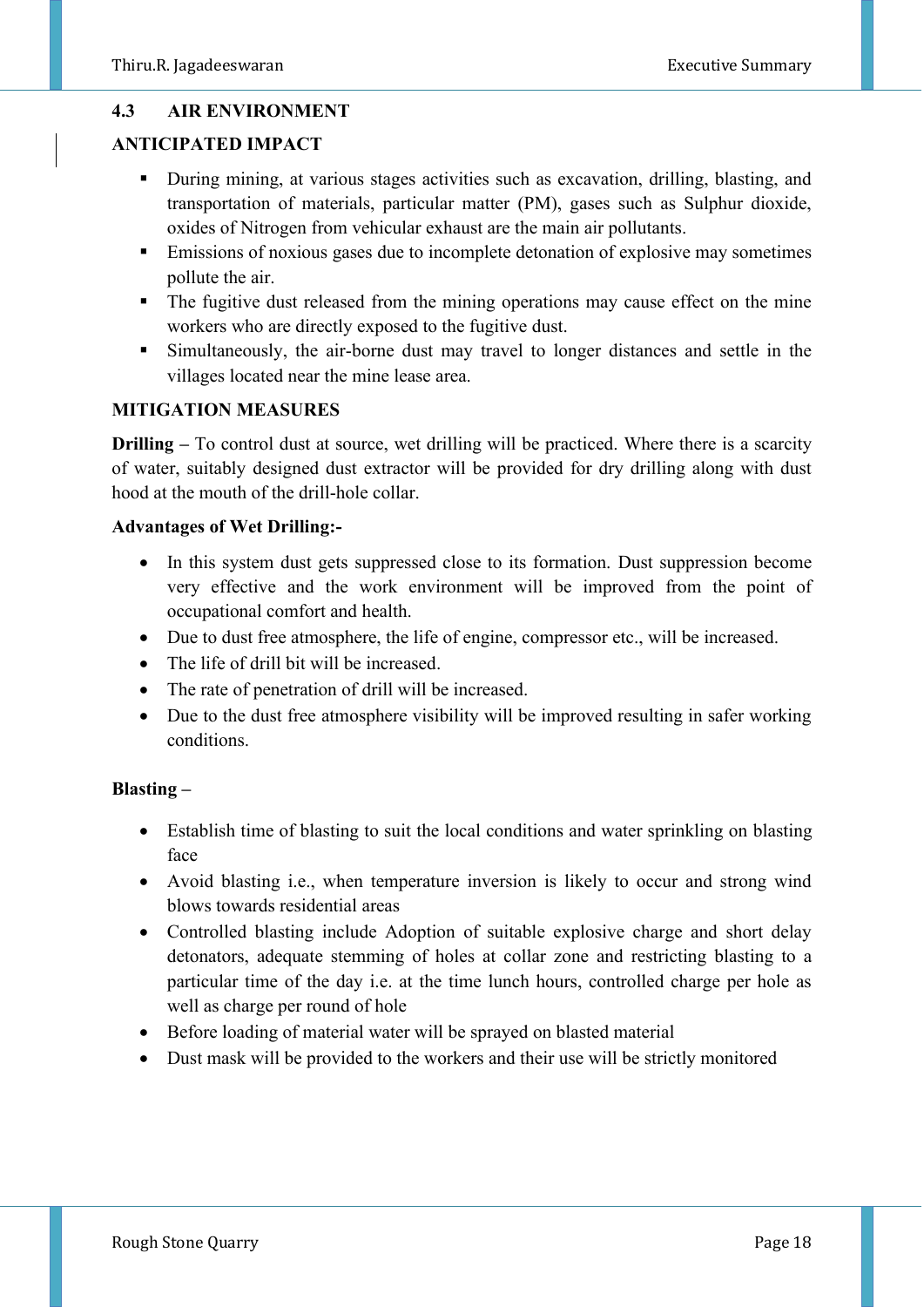#### **Haul Road & Transportation –**

- Water will be sprinkled on haul roads twice a day to avoid dust generation during transportation
- Transportation of material will be carried out during day time and material will be covered with taurpaulin
- The speed of tippers plying on the haul road will be limited below 20 km/hr to avoid generation of dust.
- Water sprinkling on haul roads & loading points will be carried out twice a day
- Main source of gaseous pollution will be from vehicle used for transportation of mineral; therefore weekly maintenance of machines improves combustion process & makes reduction in the pollution.
- The un-metalled haul roads will be compacted weekly before being put into use.
- Over loading of tippers will be avoided to prevent spillage.
- It will be ensured that all transportation vehicles carry a valid PUC certificate
- Grading of haul roads and service roads to clear accumulation of loose materials

#### **Green Belt –**

- Planting of trees all along main mine haul roads and regular grading of haul roads will be practiced to prevent the generation of dust due to movement of dumpers/trucks
- Green belt of adequate width will be developed around the project areas

#### **Occupational Health –**

- Dust mask will be provided to the workers and their use will be strictly monitored
- Annual medical check-ups, trainings and campaigns will be arranged to ensure awareness about importance of wearing dust masks among all mine workers & tipper drivers
- Ambient Air Quality Monitoring will be conducted six month once to assess effectiveness of mitigation measures proposed

#### **4.4 NOISE ENVIRONMENT**

#### **ANTICIPATED IMPACT**

Noise pollution poses a major health risk to the mine workers. Following are the sources of noise in the existing open cast mine project are being observed such as Drilling, & Blasting, Loading and during movement of vehicles.

#### **MITIGATION MEASURES**

- Usage of sharp drill bits while drilling which will help in reducing noise;
- Secondary blasting will be totally avoided and hydraulic rock breaker will be used for breaking boulders;
- Controlled blasting with proper spacing, burden, stemming and optimum charge/delay will be maintained;
- The blasting will be carried out during favourable atmospheric condition and less human activity timings by using nonelectrical initiation system;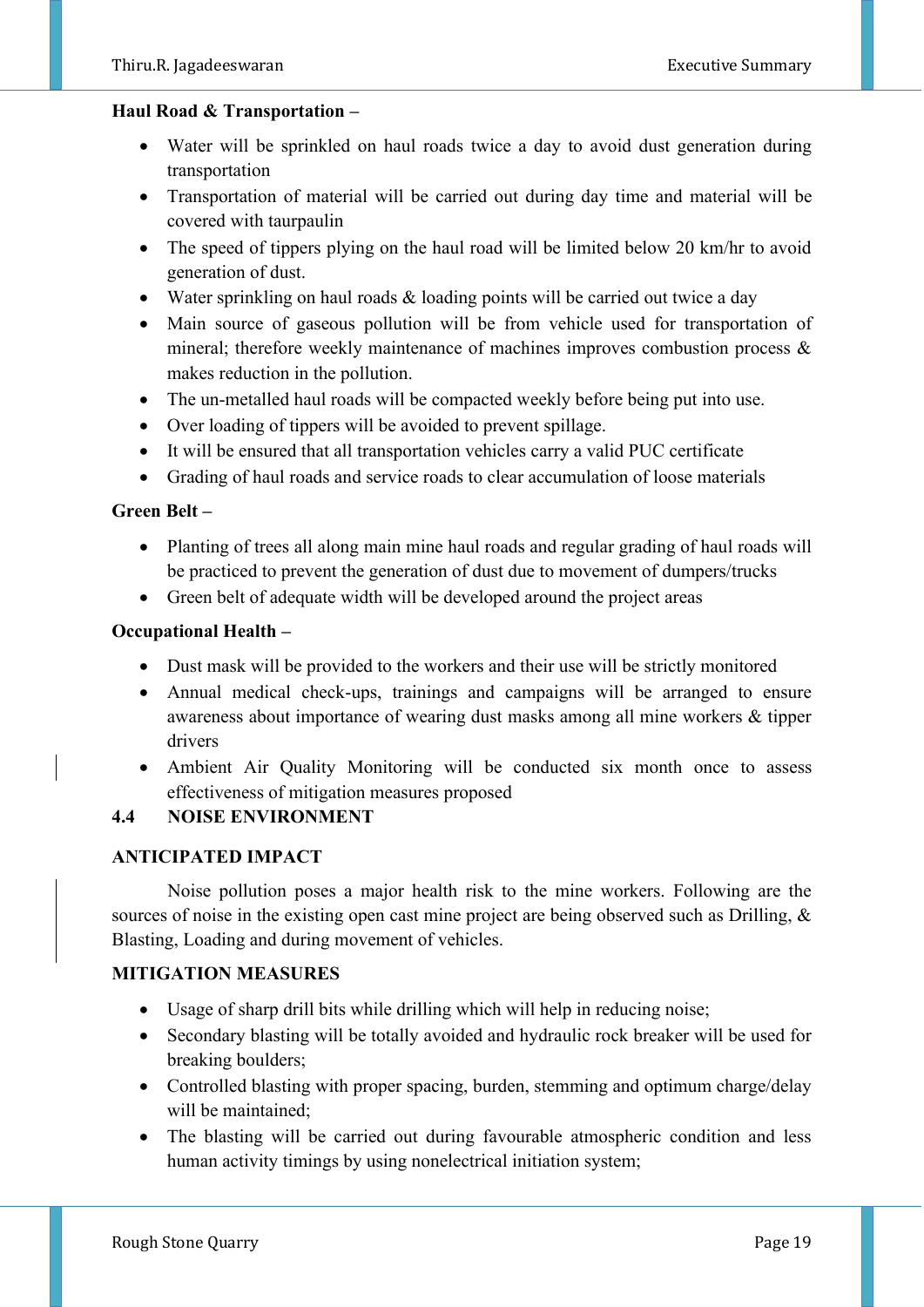- Proper maintenance, oiling and greasing of machines will be done every week to reduce generation of noise;
- Provision of sound insulated chambers for the workers working on machines (HEMM) producing higher levels of noise;
- Silencers / mufflers will be installed in all machineries:
- Green Belt/Plantation will be developed around the project area and along the haul roads. The plantation minimizes propagation of noise;
- Personal Protective Equipment (PPE) like ear muffs/ear plugs will be provided to the operators of HEMM and persons working near HEMM and their use will be ensured though training and awareness.
- Regular medical check–up and proper training to personnel to create awareness about adverse noise level effects.

# **4.5 BIOLOGICAL ENVIRONMENT**

#### **ANTICIPATED IMPACT**

There is no Forest land, National Parks, Eco sensitive areas, Wild life sanctuaries within the radius of 10km.

 There are no migratory corridors, migratory avian-fauna, and rare endemic and endangered species. There are no wild animals in the area. No breeding and nesting site were identified in project site. No National park and Wildlife Sanctuary found within 10km radius. The dumps / bunds around the mine itself act as a good barrier for entry of stray animals. In the post mining stage, barbed wire fencing is proposed all around the mined-out void to prevent fall of animals in the mine pits.

#### **MITIGATION MEASURES**

 To reduce the adverse effects on natural flora/fauna status of the area due to deposition of dust generated from mining operations, water sprinkling and water spraying systems will be ensured in all dust prone areas to arrest dust generation. Methodical and wellplanned plantation scheme will be carried out.

| Year | No. of tress   | <b>Survival</b> | Area to be   | Name of the               | No. of trees   |
|------|----------------|-----------------|--------------|---------------------------|----------------|
|      | proposed to be | $\frac{6}{9}$   | covered sq.m | species                   | expected to be |
|      | planted        |                 |              |                           | grown          |
|      | 75             | 80%             | 680          |                           | 60             |
| П    | 75             | 80%             | 680          | Neem,<br>Casuarina, etc., | 60             |
| Ш    | 75             | 80%             | 680          |                           | 60             |
| IV   | 75             | 80%             | 680          |                           | 60             |
|      | 75             | 80%             | 680          |                           | 60             |

#### **GREENBELT DEVELOPMENT PLAN**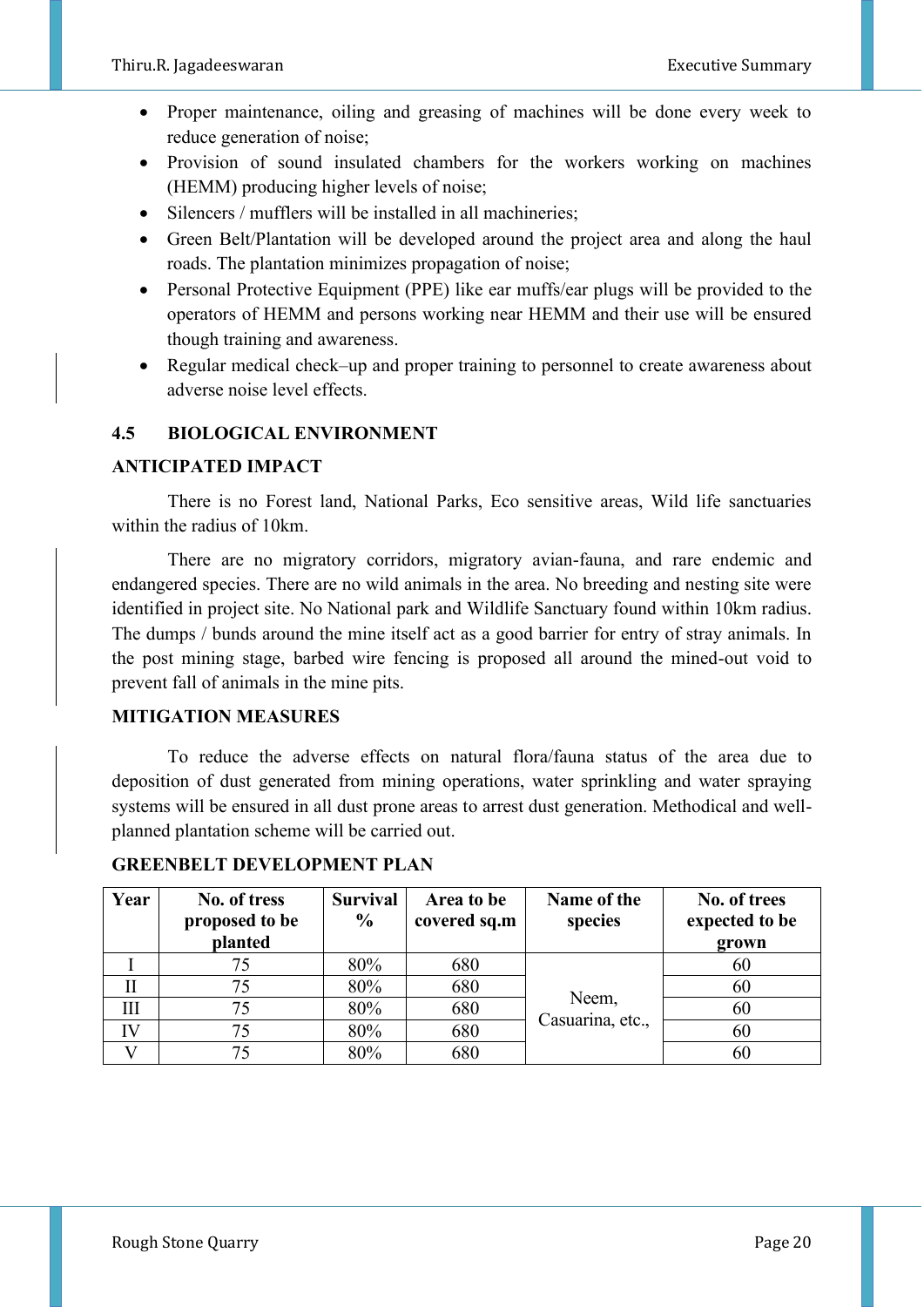#### **4.6 SOCIO ECONOMIC ENVIRONMENT**

#### **ANTICIPATED IMPACT**

- Dust generation from mining activity can have negative impact on the health of the workers and people in the nearby area.
- Approach roads can be damaged by the movement of tippers
- Increase in Employment opportunities both direct and indirect thereby increasing economic status of people of the region

# **MITIGATION MEASURES**

- Good maintenance practices will be adopted for plant machinery and equipment, which will help to avert potential noise problems.
- Green belt will be developed in and around the project site as per Central Pollution Control Board (CPCB) guidelines.
- Appropriate air pollution control measure will be taken to minimize the environmental impact within the core zone.
- For the safety of workers, personal protective appliances like hand gloves, helmets, safety shoes, goggles, aprons, nose masks and ear protecting devices will be provided as per mines act and rules.
- Benefit to the State and the Central governments through financial revenues by way of royalty, tax, DMF, NMET etc, from this project directly and indirectly.

# **5. ANALYSIS OF ALTERNATIVES (TECHNOLOGY AND SITE)**

The site has been selected based on geological investigation and exploration as below:

- Occurrence of minerals at the specific site.
- Transportation facility for materials & manpower.
- Overall impact on environment and mitigation feasibility
- Socio economic background.

Enough infrastructure exists and lesser resources are required to be deployed. Since, any further construction for infrastructure is not required and hence does not affect the environment considerably. The mineral deposits are site specific in nature; hence question of seeking alternate site does not arise for this project.

# **6. ENVIRONMENT MONITORING PROGRAM**

Usually an impact assessment study is carried over short period of time and the data cannot bring out all variations induced by natural or human activities. Hence regular monitoring program of Environmental parameters is essential to take into account the changes in the Environment.

The Objective of Monitoring -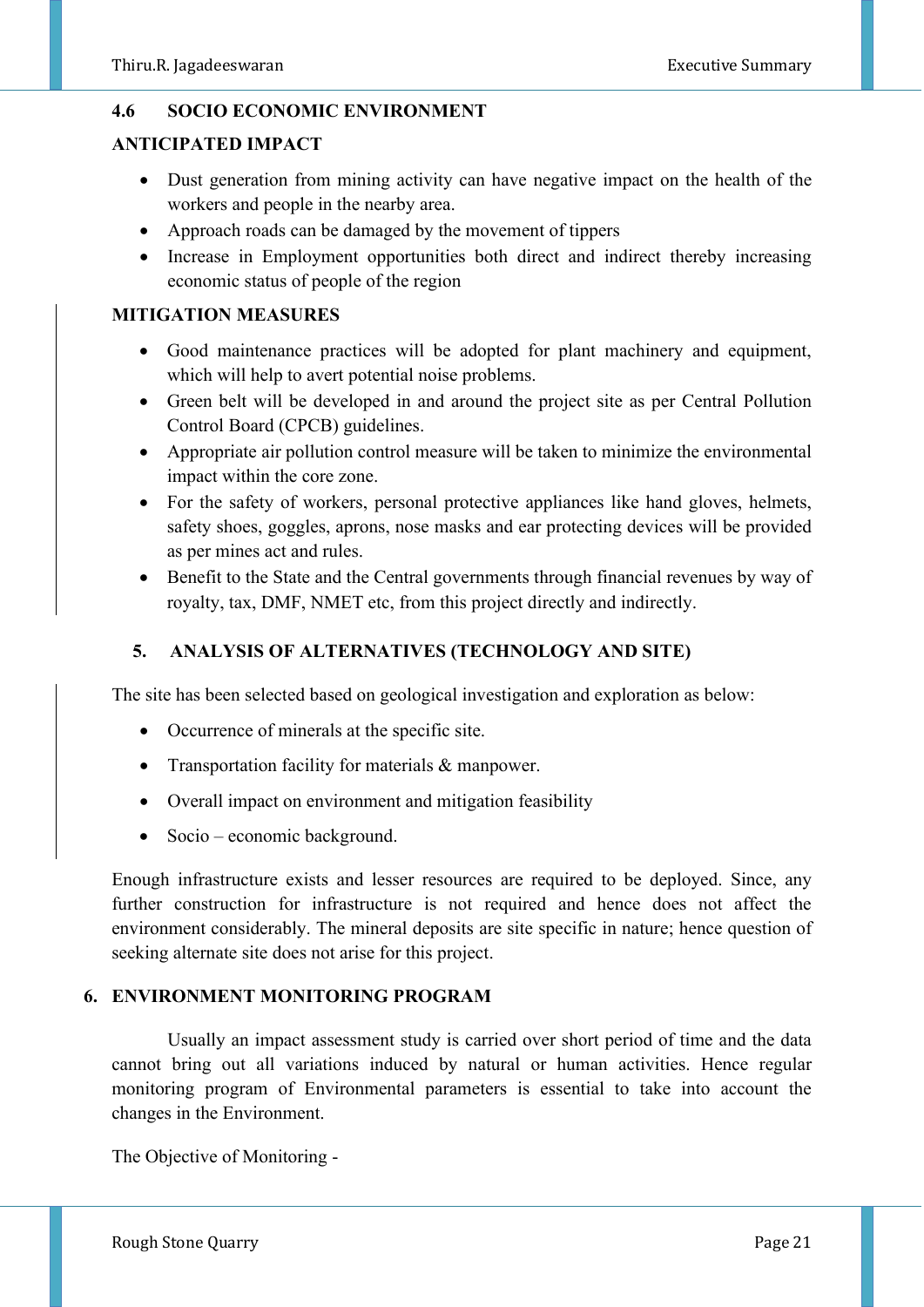- $\overline{\text{+}}$  To check or assess the efficiency of the controlling measures;
- ÷ To establish a data base for future impact assessment studies.

# **6.1 ENVIRONMENTAL MONITORING CELL**



# **6.2 POST ENVIRONMENTAL CLEARANCE MONITORING SCHEDULE**

| S.             | Environment                        | Monitoring<br>Location                                                         |                    |                                    | Parameters                                                                             |
|----------------|------------------------------------|--------------------------------------------------------------------------------|--------------------|------------------------------------|----------------------------------------------------------------------------------------|
| No.            | <b>Attributes</b>                  |                                                                                | Duration           | Frequency                          |                                                                                        |
| 1              | Air Quality                        | 2 Locations (1 Core & 1<br>Buffer)                                             | 24 hours           | Once in $6$<br>months              | Fugitive Dust,<br>$PM_{2.5}$ , $PM_{10}$ , $SO_2$<br>and $NOx$ .                       |
| 2              | Meteorology                        | At mine site before start of Air<br>Quality Monitoring & IMD<br>Secondary Data | Hourly /<br>Daily  | Continuous<br>online<br>monitoring | Wind speed,<br>Wind direction,<br>Temperature,<br>Relative<br>humidity and<br>Rainfall |
| $\overline{3}$ | <b>Water Quality</b><br>Monitoring | 2 Locations (1SW & 1 GW)                                                       |                    | Once in $6$<br>months              | Parameters<br>specified under<br>IS:10500, 1993<br>& CPCB Norms                        |
| $\overline{4}$ | Hydrology                          | Water level in open wells in<br>buffer zone around 1 km at<br>specific wells   |                    | Once in 6<br>months                | Depth in bgl                                                                           |
| 5              | Noise                              | 2 Locations (1 Core & 1<br>Buffer)                                             | Hourly<br>$-1$ Day | Once in 6<br>months                | Leq, Lmax,<br>Lmin, Leq Day                                                            |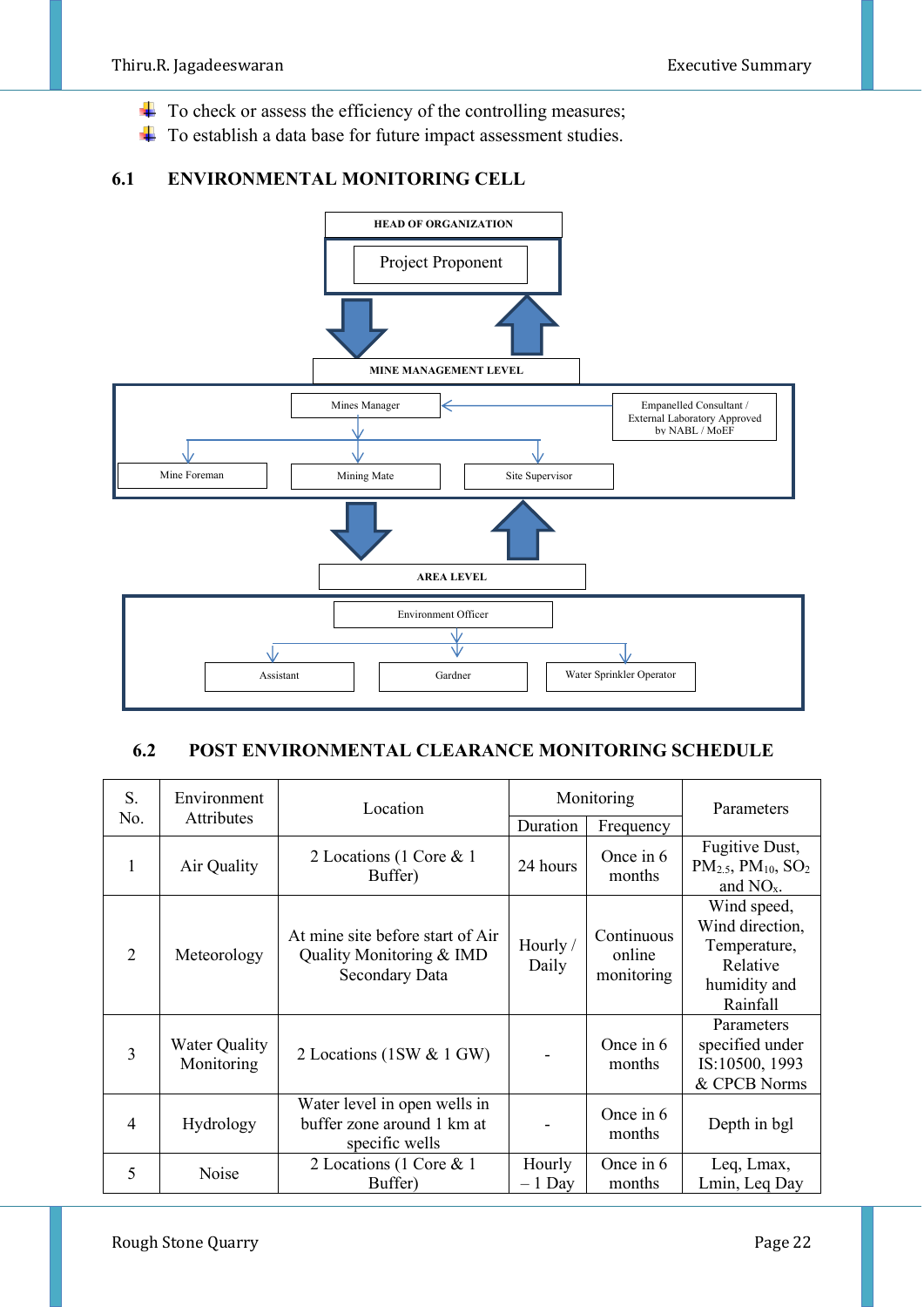|   |           |                                                     |       |                                 | & Leq Night                                 |
|---|-----------|-----------------------------------------------------|-------|---------------------------------|---------------------------------------------|
| 6 | Vibration | At the nearest habitation (in<br>case of reporting) |       | During<br>blasting<br>Operation | Peak Particle<br>Velocity                   |
|   | Soil      | 2 Locations (1 Core & 1<br>Buffer)                  |       | Once in six<br>months           | Physical and<br>Chemical<br>Characteristics |
|   | Greenbelt | Within the Project Area                             | Daily | Monthly                         | Maintenance                                 |

# **7. ADDITIONAL STUDIES**

#### **7.1 RISK ASSESSMENT**

The methodology for the risk assessment has been based on the specific risk assessment guidance issued by the Directorate General of Mine Safety (DGMS), Dhanbad, vide Circular No.13 of 2002, dated 31<sup>st</sup> December, 2002. The DGMS risk assessment process is intended to identify existing and probable hazards in the work environment and all operations and assess the risk levels of those hazards in order to prioritize those that need immediate attention. Further, mechanisms responsible for these hazards are identified and their control measures, set to timetable are recorded along with pinpointed responsibilities.

The whole quarry operation will be carried out under the direction of a Qualified Competent Mine Manager holding certificate of competency to manage a metalliferous mine granted by the DGMS, Dhanbad. Risk Assessment is all about prevention of accidents and to take necessary steps to prevent it from happening.

# **7.2 DISASTER MANAGEMENT PLAN**

 The objective of the Disaster Management Plan is to make use of the combined resources of the mine and the outside services to achieve the following:

- Rescue and medical treatment of casualties;
- $\frac{1}{\sqrt{2}}$  Safeguard other people;
- $\overline{\text{I}}$  Minimize damage to property and the environment;
- $\frac{1}{\sqrt{1}}$  Initially contain and ultimately bring the incident under control;
- Secure the safe rehabilitation of affected area; and
- $\ddot{\phantom{1}}$  Preserve relevant records and equipment for the subsequent inquiry into the cause and circumstances of the emergency

# **7.3 CUMULATIVE IMPACT STUDY**

| Quarry         | Proposed<br>5 Year Mining Plan Period Reserves<br>in $m3$ | Avg. Per<br>Year<br>Production<br>m <sup>3</sup> | Per Day<br>Production<br>m <sup>3</sup> | Number of<br>Lorry Load Per<br>Day |
|----------------|-----------------------------------------------------------|--------------------------------------------------|-----------------------------------------|------------------------------------|
| P <sub>1</sub> | 93,510                                                    | 18,702                                           | 62                                      |                                    |
| E1             | 2,44,947                                                  | 48,989                                           | 163                                     | つワ                                 |

#### **CUMULATIVE PRODUCTION LOAD OF ROUGH STONE**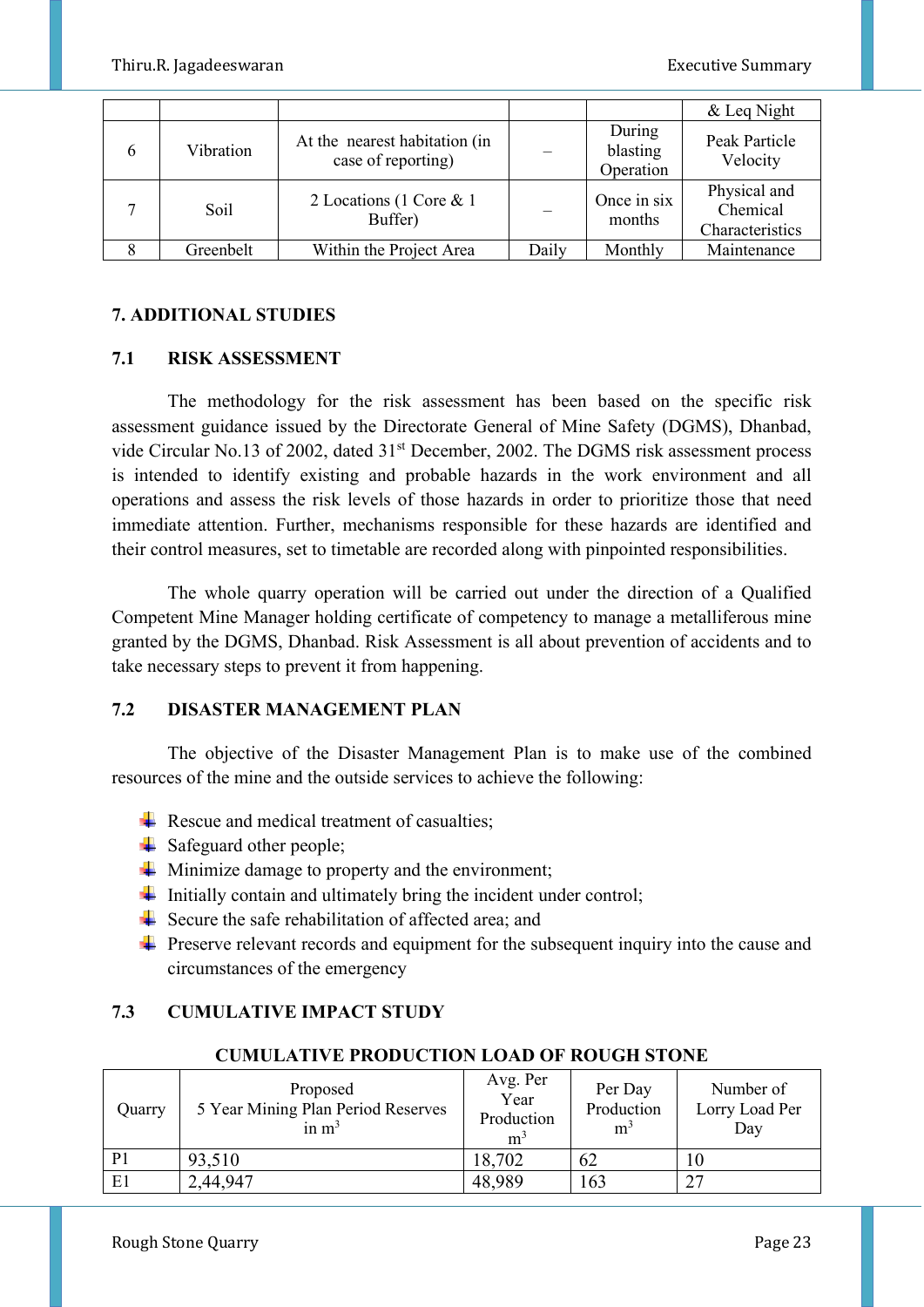| $\Gamma$<br>E2 | $\overline{4}$                               | $\sim$ $\sim$ $\sim$<br>---- | $\overline{ }$ | $\overline{\phantom{a}}$ |
|----------------|----------------------------------------------|------------------------------|----------------|--------------------------|
| TOTAL          | <b>FA1</b><br>. .<br>∍⊿د∙ا<br>. <i>. .</i> . | 90.5<br>544                  | 301            | 50                       |

#### **CUMULATIVE PRODUCTION LOAD OF GRAVEL**

| Quarry         | <b>Proposed Gravel reserves</b><br>$(1/2/3$ Year Plan Period in m <sup>3</sup> ) | Avg. Per<br>Year<br><b>Production</b><br>m <sup>3</sup> | Per Day<br>Production<br>m <sup>3</sup> | Number of<br><b>Lorry Load Per</b><br>Day |
|----------------|----------------------------------------------------------------------------------|---------------------------------------------------------|-----------------------------------------|-------------------------------------------|
| P <sub>1</sub> | 23,100                                                                           | 11,550                                                  | 38                                      |                                           |
| E1             | 17,160                                                                           | 17,160                                                  | 57                                      | 10                                        |
| E2             | 16,300                                                                           | 5,433                                                   | 18                                      |                                           |
| <b>TOTAL</b>   | 56,560                                                                           | 34,143                                                  | 113                                     | 19                                        |

#### **PREDICTED NOISE INCREMENTAL VALUES FROM CLUSTER**

| <b>Location ID</b>        | <b>Background</b><br>Value (Day)<br>dB(A) | <b>Incremental</b><br>Value $dB(A)$ | <b>Total</b><br><b>Predicted</b><br>dB(A) | <b>Residential Area</b><br>Standards dB(A) |
|---------------------------|-------------------------------------------|-------------------------------------|-------------------------------------------|--------------------------------------------|
| <b>Habitation Near P1</b> | 54.5                                      | 43.8                                | 54.9                                      |                                            |
| <b>Habitation Near E1</b> | 51.4                                      | 45.5                                | 52.4                                      | 55                                         |
| <b>Habitation Near E2</b> | 52.6                                      | 45.8                                | 53.4                                      |                                            |

#### **NEAREST HABITATION FROM EACH MINE**

| <b>Location ID</b>        | <b>Distance in Meters</b> |
|---------------------------|---------------------------|
| <b>Habitation Near P1</b> | $650m$ NW                 |
| <b>Habitation Near E1</b> | 535m NW                   |
| <b>Habitation Near E2</b> | $520m$ NW                 |

#### **GROUND VIBRATIONS AT 3 MINES**

| <b>Location ID</b> | <b>Maximum Charge in kgs</b> | <b>Nearest Habitation in m</b> | <b>PPV</b> in m/ms |
|--------------------|------------------------------|--------------------------------|--------------------|
| $\mathbf{p}$       |                              | $650m$ NW                      | 0.173              |
| F                  |                              | 535m NW                        | .175               |
| E2                 |                              | 520m NW                        | በ 296              |

#### **SOCIO ECONOMIC BENEFITS FROM 3 MINES**

|              | <b>Project Cost</b> | CER $\omega$ 2%  |
|--------------|---------------------|------------------|
| Р1           | Rs. 49,56,700/-     | Rs. 99,300/-     |
| E1           | Rs. $71,75,000/-$   | Rs. 1,43,500/-   |
| E2           | Rs. $39,65,360/-$   | Rs. 79,307/-     |
| <b>Total</b> | $Rs.1,60,97,060/$ - | $Rs. 3,22,107/-$ |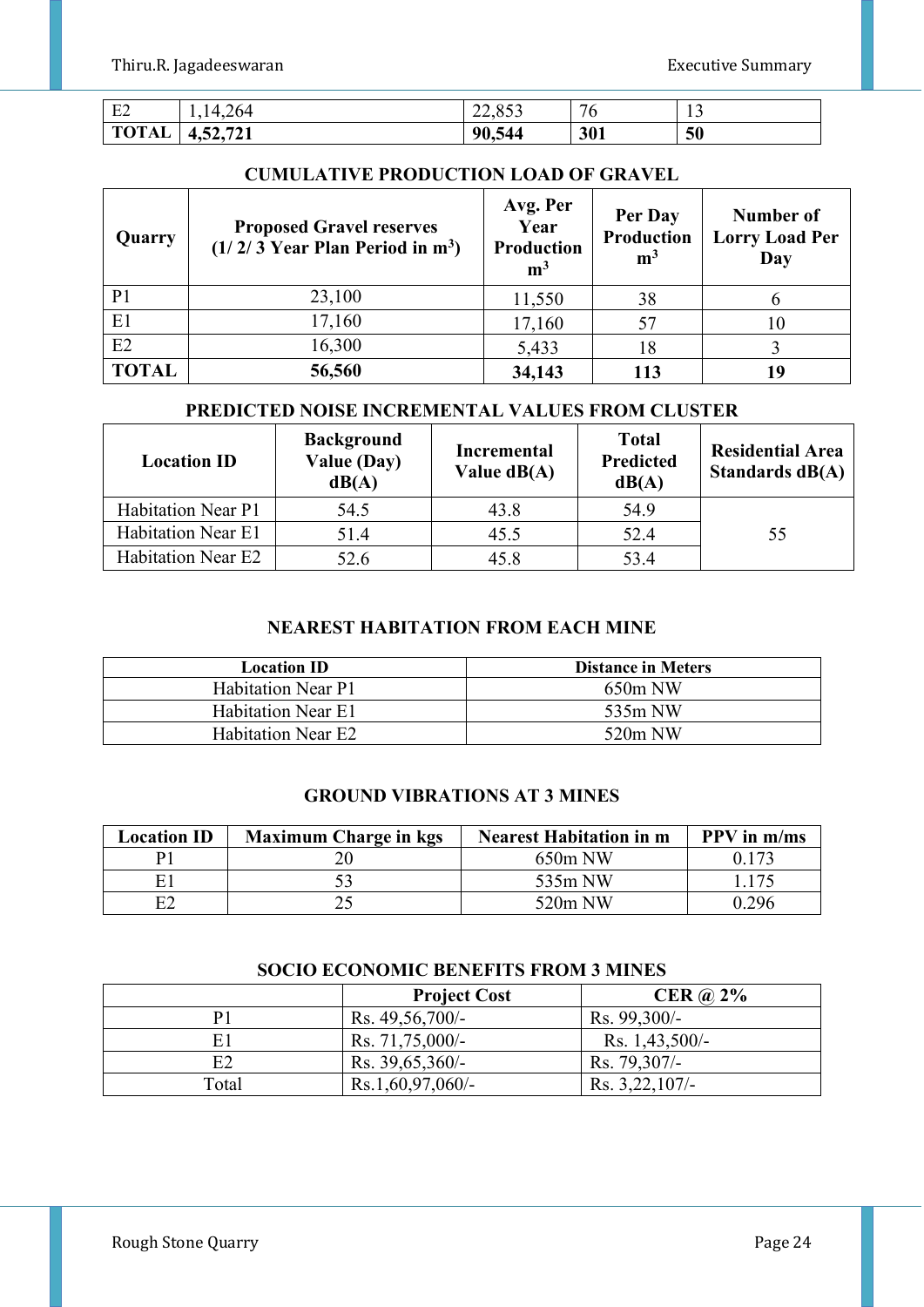|       | <b>Direct Employment</b><br><b>Indirect Employment</b> |       |
|-------|--------------------------------------------------------|-------|
|       |                                                        |       |
|       |                                                        |       |
| רים   |                                                        | 日り    |
| Total |                                                        | Total |

#### **EMPLOYMENT BENEFITS FROM 3 MINES**

#### **8. PROJECT BENEFITS**

Thiru. R. Jagadeeswaran Rough and Gravel Stone Quarry aims to produce about  $93,510 \text{ m}^3$  of Rough Stone  $\& 23,100 \text{ m}^3$  of Gravel for over a period of 5 Years. This will enhance the socioeconomic activities in the adjoining areas and will result in the following benefits.

- $\ddot{\bullet}$  Increase in Employment Potential
- $\frac{1}{\sqrt{1-\frac{1}{\sqrt{1-\frac{1}{\sqrt{1-\frac{1}{\sqrt{1-\frac{1}{\sqrt{1-\frac{1}{\sqrt{1-\frac{1}{\sqrt{1-\frac{1}{\sqrt{1-\frac{1}{\sqrt{1-\frac{1}{\sqrt{1-\frac{1}{\sqrt{1-\frac{1}{\sqrt{1-\frac{1}{\sqrt{1-\frac{1}{\sqrt{1-\frac{1}{\sqrt{1-\frac{1}{\sqrt{1-\frac{1}{\sqrt{1-\frac{1}{\sqrt{1-\frac{1}{\sqrt{1-\frac{1}{\sqrt{1-\frac{1}{\sqrt{1-\frac{1}{\sqrt{1-\frac{1}{\sqrt{1-\frac{1}{\sqrt{1-\frac{1$
- $\blacksquare$  Improvement in Physical Infrastructure
- $\frac{1}{\sqrt{1-\frac{1}{\sqrt{1-\frac{1}{\sqrt{1-\frac{1}{\sqrt{1-\frac{1}{\sqrt{1-\frac{1}{\sqrt{1-\frac{1}{\sqrt{1-\frac{1}{\sqrt{1-\frac{1}{\sqrt{1-\frac{1}{\sqrt{1-\frac{1}{\sqrt{1-\frac{1}{\sqrt{1-\frac{1}{\sqrt{1-\frac{1}{\sqrt{1-\frac{1}{\sqrt{1-\frac{1}{\sqrt{1-\frac{1}{\sqrt{1-\frac{1}{\sqrt{1-\frac{1}{\sqrt{1-\frac{1}{\sqrt{1-\frac{1}{\sqrt{1-\frac{1}{\sqrt{1-\frac{1}{\sqrt{1-\frac{1}{\sqrt{1-\frac{1$

# **9. ENVIRONMENT MANAGEMENT PLAN**

The Environment Monitoring Cell discussed formed by the mine management will ensure effective implementation of environment management plan and to ensure compliance of environmental statutory guidelines through Mine Management Level.

The said team will be responsible for:

- $\downarrow$  Monitoring of the water/ waste water quality, air quality and solid waste generated
- $\overline{\phantom{a}}$  Analysis of the water and air samples collected through external laboratory
- Implementation and monitoring of the pollution control and protective measures/ devices which shall include financial estimation, ordering, installation of air pollution control equipment, waste water treatment plant, etc.
- $\overline{\phantom{a}}$  Co-ordination of the environment related activities within the project as well as with outside agencies
- $\overline{\phantom{a}}$  Collection of health statistics of the workers and population of the surrounding villages
- $\overline{\phantom{a}}$  Green belt development
- $\downarrow$  Monitoring the progress of implementation of the environmental monitoring programme
- Compliance to statutory provisions, norms of State Pollution Control Board, Ministry of Environment and Forests and the conditions of the environmental clearance as well as the consents to establish and consents to operate.